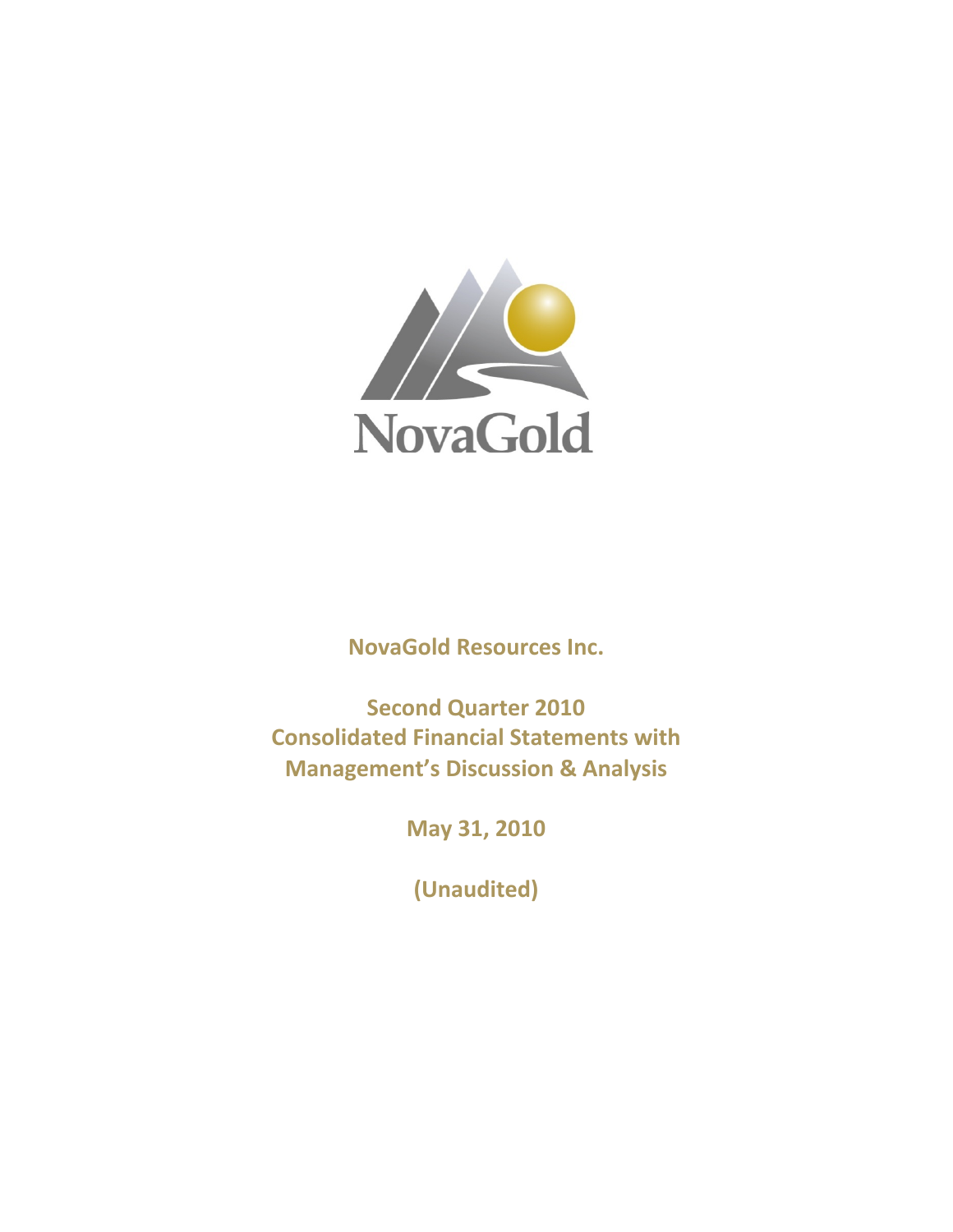# **Table of Contents**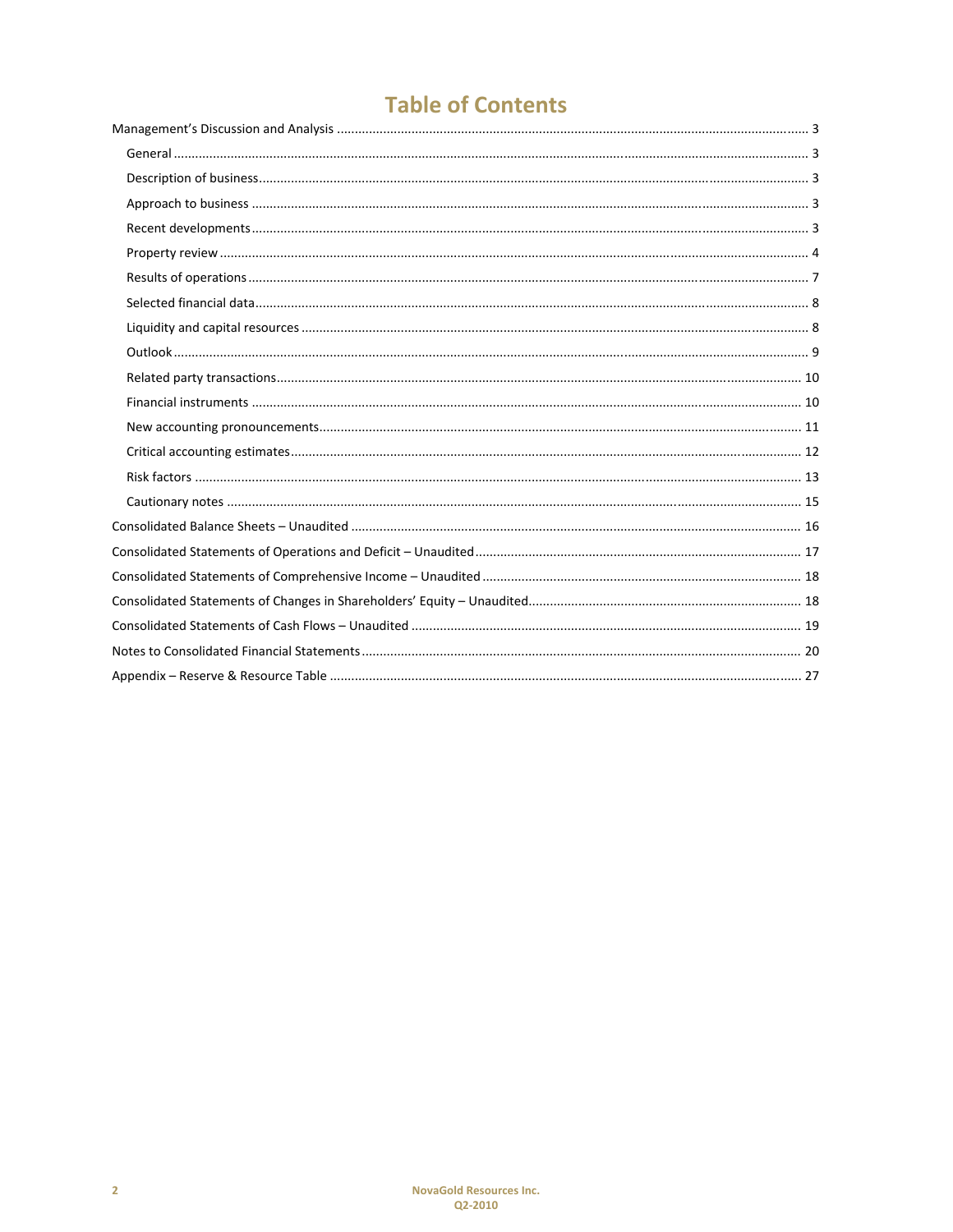#### **General**

This Management's Discussion and Analysis ("MD&A") of NovaGold Resources Inc. ("NovaGold" or "the Company") is dated July 9, 2010 and provides an analysis of NovaGold's unaudited financial results for the quarter ended May 31, 2010 compared to the same period in the previous year. At July 9, 2010, the Company had 221.0 million common shares issued and outstanding.

The following information should be read in conjunction with the Company's May 31, 2010 unaudited consolidated financial statements and related notes and with the Company's audited consolidated financial statements and related notes for the year ended November 30, 2009, which were prepared in accordance with generally accepted accounting principles in Canada ("Canadian GAAP"). The accounting policies as outlined in the annual consolidated financial statements have been consistently followed in preparation of these interim consolidated financial statements. All amounts are in Canadian dollars unless otherwise stated.

The Company's shares are listed on the Toronto Stock Exchange and the NYSE Amex LLC under the symbol "NG". Additional information related to NovaGold is available on SEDAR at www.sedar.com and on EDGAR at www.sec.gov.

#### **Description of business**

NovaGold is a growth‐focused precious metals company engaged in the exploration and development of mineral properties in Alaska, U.S.A. and British Columbia, Canada. The Company conducts its operations through wholly‐owned subsidiaries, partnerships, limited liability companies and joint ventures. Since 1998, the Company has assembled a world‐class portfolio of projects, with 50% interests in two of the world's largest undeveloped gold and copper-gold projects, 100% of the Rock Creek gold project, 100% of the Ambler copper-zinc-gold-silver deposit and other exploration-stage properties. The Company is primarily focused on gold properties, some of which also have significant copper, silver and zinc resources. NovaGold has reduced some of the development risk at its two core projects by leveraging the construction and operating expertise of its senior operating partners. In addition, all of NovaGold's current properties are located in Alaska and British Columbia, regions with low geopolitical risk that have a long history of mining, established permitting standards and governments supportive of resource development.

#### **Approach to business**

NovaGold's corporate growth strategy has been to acquire or partner in properties with identified resources that have potential for further expansion. NovaGold leverages its exploration and development expertise to bring additional resources and value to shareholders. The Company also recognizes the value of strong partnerships and a strong team, and looks for opportunities to acquire or partner in new projects that can bring value to NovaGold shareholders.

Responsible mining and community collaboration continues to be a trademark of NovaGold's business strategy at all of its projects. The Company has established a framework for sustainability reporting and in May 2010 published its first sustainability report which summarizes activities at its head office and project sites. NovaGold believes that long‐lasting social and economic benefits can flow to the communities in which it operates. Through continuous collaboration with Alaskan Native and First Nation groups from the outset at each project, NovaGold considers the long-term impacts and benefits of operations for the stakeholders when developing its projects.

#### **Recent developments**

During the second quarter of 2010, NovaGold generated US\$175.0 million in cash from a non-brokered equity offering. Two respected investors in the gold sector significantly increased their positions in the Company, with several investment funds managed by Paulson & Co. investing a total of US\$100 million and Quantum Partners Ltd., a private investment fund managed by Soros Fund Management LLC, investing US\$75 million. NovaGold is now financed to meet its existing obligations for the next two to three years, with the additional flexibility to consider other opportunities that could bring value to shareholders.

NovaGold announced development news from its two core properties during the second quarter. At the Donlin Creek project, the gold reserve for the project was increased by 4.3 million ounces (a 15% increase) and the Donlin Creek limited liability company ("Donlin Creek LLC") completed preliminary studies to evaluate the potential of bringing a source of natural gas to the project. Using natural gas rather than diesel to generate on-site power has the potential to significantly reduce power costs, which represent approximately 25% of the projected total operating costs, and will also reduce the project's environmental footprint. Donlin Creek LLC is continuing with the environmental and engineering work required to review the gasline option. If a decision is made to proceed with natural gas, Donlin Creek LLC will revise the feasibility study and mine plan based on the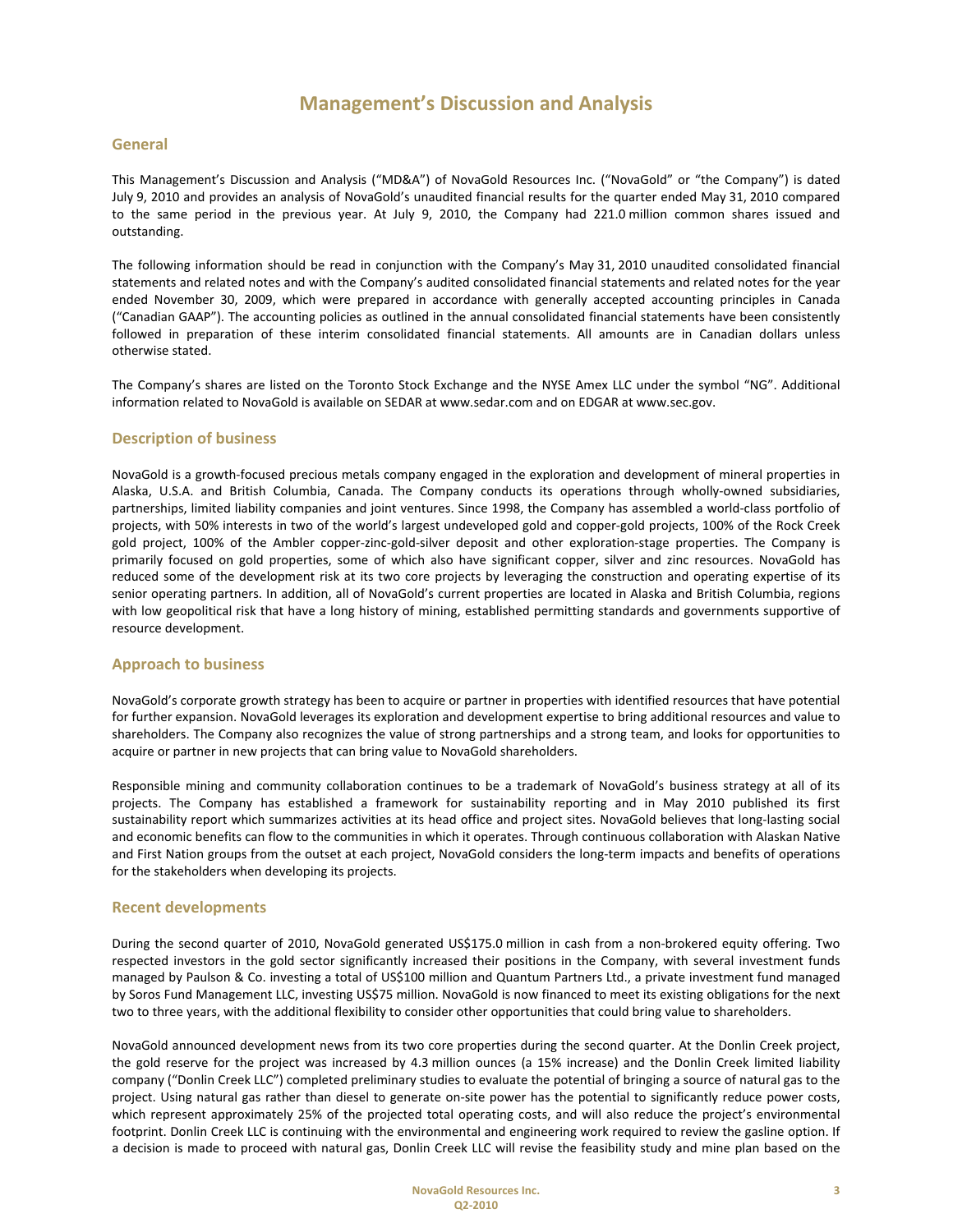gasline option, with the expectation that permit applications will be filed by the end of 2011. Kevin Francis, P.Geo., Vice President Technical Services of NovaGold and a qualified person as defined by National Instrument 43‐101, has reviewed and accepts responsibility for the above technical information relating to Donlin Creek.

At the Galore Creek project, the Galore Creek Mining Corporation ("GCMC") has selected reputable engineering firms to assist with the completion of the pre-feasibility study for the Galore Creek copper-gold-silver project. GCMC has reviewed a number of optimization scenarios for the Galore Creek project with the objective of maximizing effective throughput and relocating project facilities to simplify construction and allow for potential future expansion. Based on these studies, GCMC has identified a preferred project design and has targeted completion of the pre‐feasibility study for the first half of 2011. The pre‐feasibility study will provide capital cost estimates, economic analysis using higher copper and gold prices than used in previous studies, as well as permitting, construction and production timelines.

NovaGold published its first sustainability report in May 2010 with the objective of providing an overview of its commitment and approach to sustainability and its goals for future years. The report demonstrates NovaGold's commitment to responsible mining and transparent disclosure and will allow NovaGold to more effectively monitor progress as it strives for continuous improvement and best practices in responsible mining. NovaGold is actively reaching out to its community partners, shareholders and employees to encourage feedback and collaborative engagement.

The Company had several changes to its senior team with the departures of Don MacDonald, Senior Vice President and Chief Financial Officer and Greg Johnson, Vice President Strategic Development. Mr. MacDonald and Mr. Johnson provided years of strategic leadership that contributed greatly to NovaGold's development. With the Company well financed and senior partnerships in place at its largest projects, Mr. MacDonald and Mr. Johnson are able to focus their skills and interests on new opportunities, and the Company wishes them well with their future endeavors.

The appointment in July of Dr. Marc Faber and Mr. Igor Levental to NovaGold's Board of Directors brought additional experience and expertise to NovaGold's Board. Dr. Faber has over 35 years of experience in the finance industry and is the Managing Director of Marc Faber Ltd., an investment advisory and fund management firm. He is an advisor to a number of private investment funds and serves as a Director of Ivanhoe Mines and Sprott Asset Management. Dr. Faber publishes a widely read monthly investment newsletter entitled *The Gloom, Boom & Doom Report* and is the author of several books including *Tomorrow's Gold – Asia's Age of Discovery*. A renowned commentator on global market trends and developments, he is also a regular contributor to several leading financial publications around the world, including *Barron's*, where he is a member of the *Barron's* Roundtable. Dr. Faber received his PhD in Economics *magna cum laude* from the University of Zurich.

Mr. Levental is President of the Electrum Group of Companies, a leading privately‐owned mineral exploration and development group with strategic holdings in private and public precious metals companies, including NovaGold. Mr. Levental is a Director of Gabriel Resources Ltd., which is engaged in the development of major precious metals deposits in Romania; he is also a Director of Taung Gold Limited, a South African‐based private gold exploration and development company. With more than 30 years of experience across a broad cross‐section of the international mining industry, Mr. Levental has held senior positions with major mining companies including Homestake Mining Company and International Corona Corporation, where he played a major role in these companies' corporate development and merger and acquisition activities. Mr. Levental is a Professional Engineer with a BSc in Chemical Engineering and an MBA from the University of Alberta.

#### **Property review**

#### **Donlin Creek**

Donlin Creek is one of the world's largest known undeveloped gold deposits, with a feasibility study completed and pre‐ permitting activities underway. Donlin Creek is operated by Donlin Creek LLC, a limited liability company that is owned 50% by NovaGold and 50% by Barrick Gold U.S. Inc. ("Barrick"), a subsidiary of Barrick Gold Corporation. Located entirely on private, Alaskan Native‐owned land, the 80,600 acre (32,600 hectare) property hosts a gold deposit currently estimated at 33.6 million ounces of proven and probable reserves averaging 2.2 grams per tonne gold, 4.3 million ounces of measured and indicated resources and an additional 4.4 million ounces of inferred resources. With estimated production of more than one million ounces of gold annually for approximately 25 years, Donlin Creek would be one of the world's largest gold‐producing mines. Donlin Creek LLC continues to review the mine plan in light of prevailing gold prices. Additional exploration potential remains in the Donlin Creek district.

For 2010, Donlin Creek LLC has approved a budget of approximately US\$47 million, with US\$13.6 million spent year to date. During the second quarter of 2010, expenditures at the Donlin Creek project totaled approximately US\$8.9 million, with 50% contributed by NovaGold. The 2010 work program will complete the majority of the environmental and engineering studies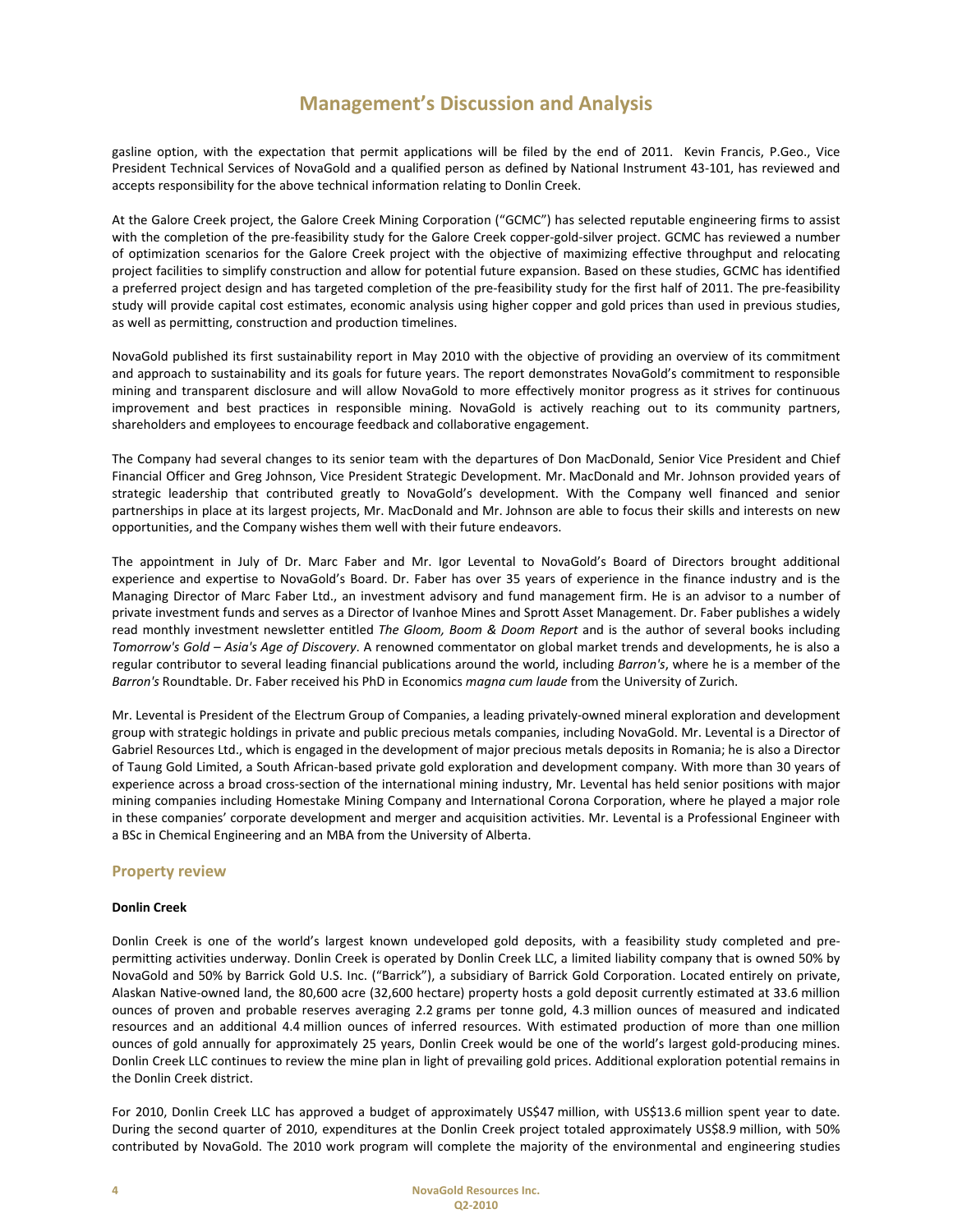required to review the natural gas pipeline option. If a decision is made to proceed with on‐site power generation using natural gas, Donlin Creek LLC will work with reputable engineering firms to revise the project feasibility study, positioning the project to file permit applications by the end of 2011. Donlin Creek LLC will consult with stakeholders as the pipeline studies proceed and solicit feedback from local communities and its Alaskan Native partners as well as State and Federal regulatory agencies.

Due to the accounting rules under AcG-15 NovaGold continues to record its interest in the Donlin project as an equity investment, which results in all of NovaGold's funding being recorded in the income statement as exploration expenses and any unspent funding to Donlin Creek LLC on the balance sheet on the equity investment line.

#### **Galore Creek**

Galore Creek, a large copper‐gold‐silver project located in northwestern British Columbia, is held by a partnership in which NovaGold and Teck Resources Limited ("Teck") each own a 50% interest and is managed by GCMC. The 298,840 acre (118,900 hectare) property holds a large and good-grade undeveloped porphyry-related copper-gold-silver deposit. A resource estimate for the Galore Creek project totals measured and indicated resources of 8.9 billion pounds of copper, 7.3 million ounces of gold and 123 million ounces of silver, with additional inferred resources of 3.5 billion pounds of copper, 3.3 million ounces of gold and 61 million ounces of silver. GCMC has initiated a pre‐feasibility study to provide updated capital and operating cost estimates based on an optimized mine plan and using higher copper and gold prices than in previous studies, with completion targeted for the first half of 2011.

The Canadian Federal and British Columbia Provincial Governments have pledged to build a high‐capacity 287 kV transmission line ("NTL") in northwestern British Columbia. The NTL has completed its public comment period with an overwhelmingly positive response, including support from the Tahltan First Nation. Based on the British Columbia Transmission Corporation website, construction of the NTL is expected to start in late 2010 with completion targeted for 2013. The NTL will provide a secure interconnection point for clean generation projects, reduce greenhouse gas emissions by enabling communities now relying on diesel generation to connect to the grid and supply clean electricity to support industrial and resource projects in the area, including the Galore Creek project.

GCMC has budgeted \$20 million for 2010, with \$3.5 million spent year to date. During the second quarter of 2010, expenditures at the Galore Creek project totaled approximately \$2.1 million. Under the terms of the Galore Creek Partnership agreement, Teck is funding all costs for the project until it completes its earn-in obligations, and NovaGold expects to have no near-term funding obligations for the Galore Creek project. At May 31, 2010, the Galore Creek Partnership had cash of \$1.8 million and Teck had approximately \$25 million remaining in project contributions to earn its 50% interest in the project. Certain road construction equipment and facilities are being recovered and sold as the road progresses. The proceeds from the sales directly fund the project's activities and do not reduce Teck's required contributions.

Due to accounting rules under AcG‐15 for Variable Interest Entity accounting, NovaGold continues to consolidate 100% of the activities of GCMC on the income statement and the Galore Creek asset and a non-controlling interest for Teck's contributions on the balance sheet.

#### **Rock Creek**

NovaGold's Nome Operations comprises three properties: Rock Creek, Big Hurrah and Nome Gold. The properties are located on the Seward Peninsula in Alaska, an area with historical gold production and well‐maintained roads and infrastructure. The most advanced property is Rock Creek, which is substantially constructed and designed to produce approximately 100,000 ounces of gold annually, based on the existing 0.5 million ounces of probable gold reserves. Nome Operations also contains 1.9 million ounces of measured and indicated resources and 0.3 million ounces of inferred resources at the three properties. Rock Creek is currently in care and maintenance. NovaGold is working with a team of industry experts to assess the development options at Rock Creek to determine the best way to bring value from this project, with a decision expected in Q4‐2010.

The Company has made significant improvements to its water management processes at the Rock Creek project. On July 2, 2009, Alaska Gold Company ("AGC") received a Notice of Violation ("NOV") from the Alaska Department of Environmental Conservation ("ADEC"). In the NOV, ADEC alleged that AGC violated the terms of its State Waste Management Permit at the Rock Creek mine by failing to comply with the water treatment and injection requirements of the mine's Temporary Closure Plan. On October 6, 2009, AGC entered into a Compliance Order by Consent ("COBC") with ADEC resolving the NOV. As part of the COBC, AGC treated, injected and applied water at an increased rate to reduce water levels behind the mine's tailings storage facility ("TSF") dam. On March 26, 2010, the Company notified ADEC that the water elevation in the mine's TSF had been brought below 140 feet above sea level, an achievement required to terminate the COBC. On April 1, 2010, ADEC notified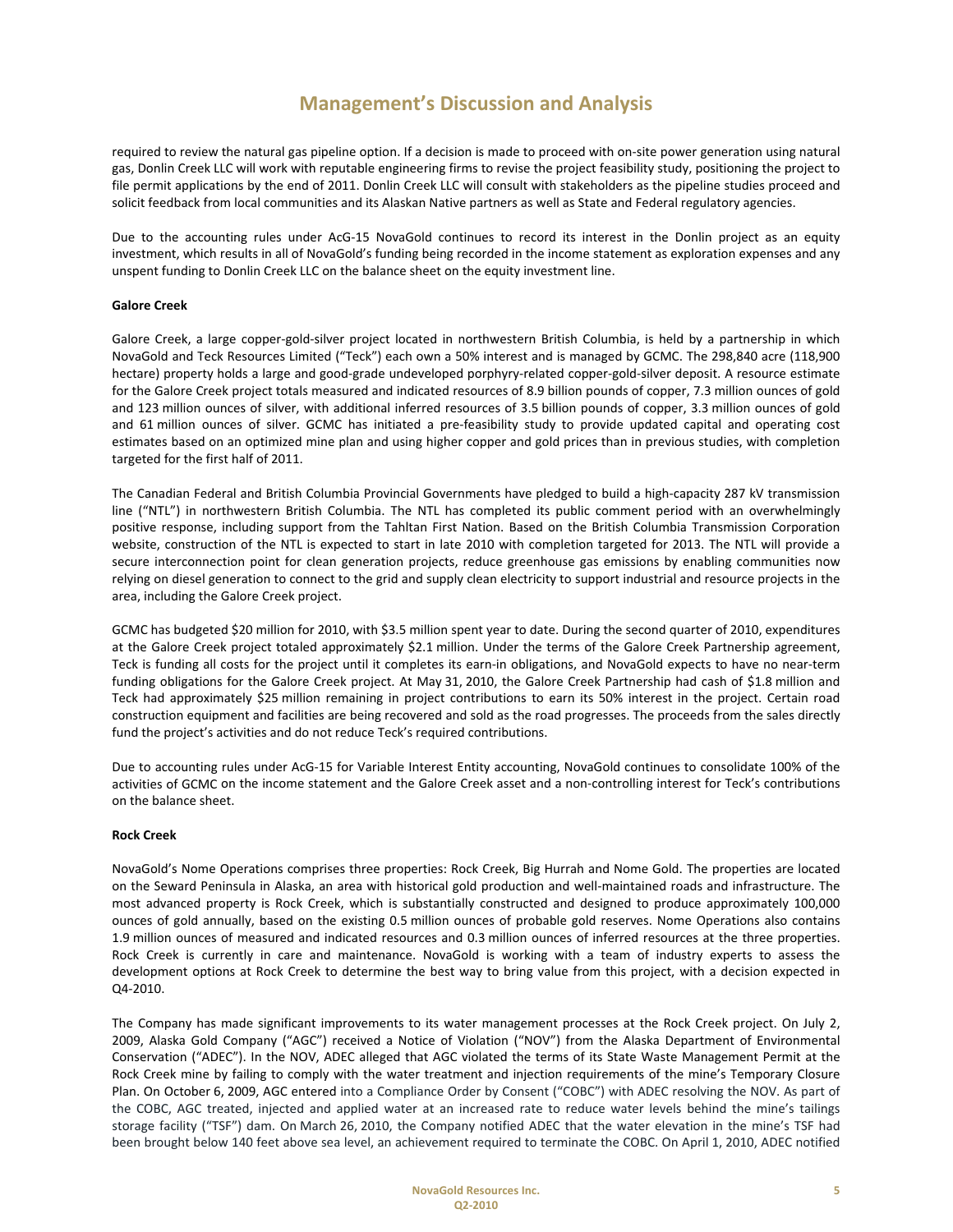the Company of ADEC's agreement that AGC had completed all required tasks under the COBC, and that the COBC was terminated effective April 2, 2010. AGC continues to inject water in accordance with the terms of its Waste Management Permit and the December 31, 2009, temporary Certificate of Approval to Operate a Dam ("COA") issued by the Alaska Department of Natural Resources ("ADNR").

On March 12, 2010, the Company received an Information Request from the U.S. Environmental Protection Agency ("EPA") pursuant to federal Clean Water Act Section 308. The Information Request directed AGC to submit a storm water sampling plan for the mine to EPA and ADEC, to provide certain reports and information and to monitor storm water around the mine until December 31, 2010. The Company submitted its updated Storm Water Pollution Prevention Plan ("SWPPP") to EPA and ADEC on February 22, 2010. The Company continues to implement its updated SWPPP and provide information to EPA and ADEC in accordance with the Information Request.

On December 31, 2009, AGC received a renewed temporary COA from ADNR. The COA authorizes AGC's continued operation of the mine's TSF dam. The current term of the renewed COA expires on November 24, 2011. The renewed COA contains conditions AGC must follow to ensure dam safety including the requirement to treat, inject and apply water to manage water levels behind the mine's TSF dam. The renewed COA also requires that AGC notify ADNR by November 1, 2010 of AGC's preliminary, future intentions concerning the mine site which may include (1) entering permanent closure, (2) requesting an extension of the temporary closure period or (3) re-opening the mine. The COA terminated an NOV that had been issued by ADNR in December 2008.

The Company worked diligently in 2009 to improve the project's water management structures to ensure the project continues to meet its permit requirements and environmental responsibilities. The Company has budgeted US\$19.1 million at Rock Creek for 2010, with US\$10.2 million spent year to date. During the second quarter of 2010, expenditures at the Rock Creek project totaled approximately US\$3.9 million. Work at the property is focused on water management and completing a detailed review to determine the best way to bring value from the project for the Company's shareholders.

#### **Ambler**

On January 7, 2010, the Company purchased 100% of the Ambler project, which hosts the high-grade copper-zinc-gold-silver Arctic deposit. To complete the purchase, the Company issued 931,098 common shares with a market value of approximately US\$5 million, with a commitment for future cash payments to the vendor of US\$12 million each on January 2011 and January 2012. The vendor retained a 1% net smelter return royalty that the Company can purchase at any time for a one‐time payment of US\$10 million.

Ambler is an exploration‐stage property located in Alaska comprising 90,614 acres of Federal patented and unpatented mining claims and State of Alaska mining claims, covering a major portion of the precious-metal-rich Ambler volcanogenic massive sulfide belt. A resource estimate for the Arctic deposit shows a 30 million tonne deposit grading 4% copper and 6% zinc for contained metal totaling indicated resources of 1.5 billion pounds of copper, 2.2 billion pounds of zinc, 450,000 ounces of gold, 32 million ounces of silver and 350 million pounds of lead, with additional inferred resources of 937 million pounds of copper, 1.3 billion pounds of zinc, 260,000 ounces of gold, 19 million ounces of silver and 210 million pounds of lead. NovaGold has a solid record of identifying exploration opportunities and bringing value to shareholders by expanding resources through exploration success. The Company feels there is excellent potential to expand the existing resources at the Arctic deposit and locate new high‐quality resources in nearby areas, as well as identify new exploration targets in the district.

The Company has budgeted US\$1.5 million at Ambler for 2010, with US\$0.08 million spent year to date and expenditures of US\$0.06 million during the second quarter of 2010. Work at the property is focused on initiating the environmental and engineering studies necessary to complete a pre‐feasibility level study to assess project economics.

#### **Other properties**

The Company holds a portfolio of earlier‐stage exploration projects that have not advanced to the resource definition stage. The Company also earns \$1 to \$3 million annually from the sale of sand, gravel and land and royalties from placer gold production, largely from its holdings around Nome, Alaska.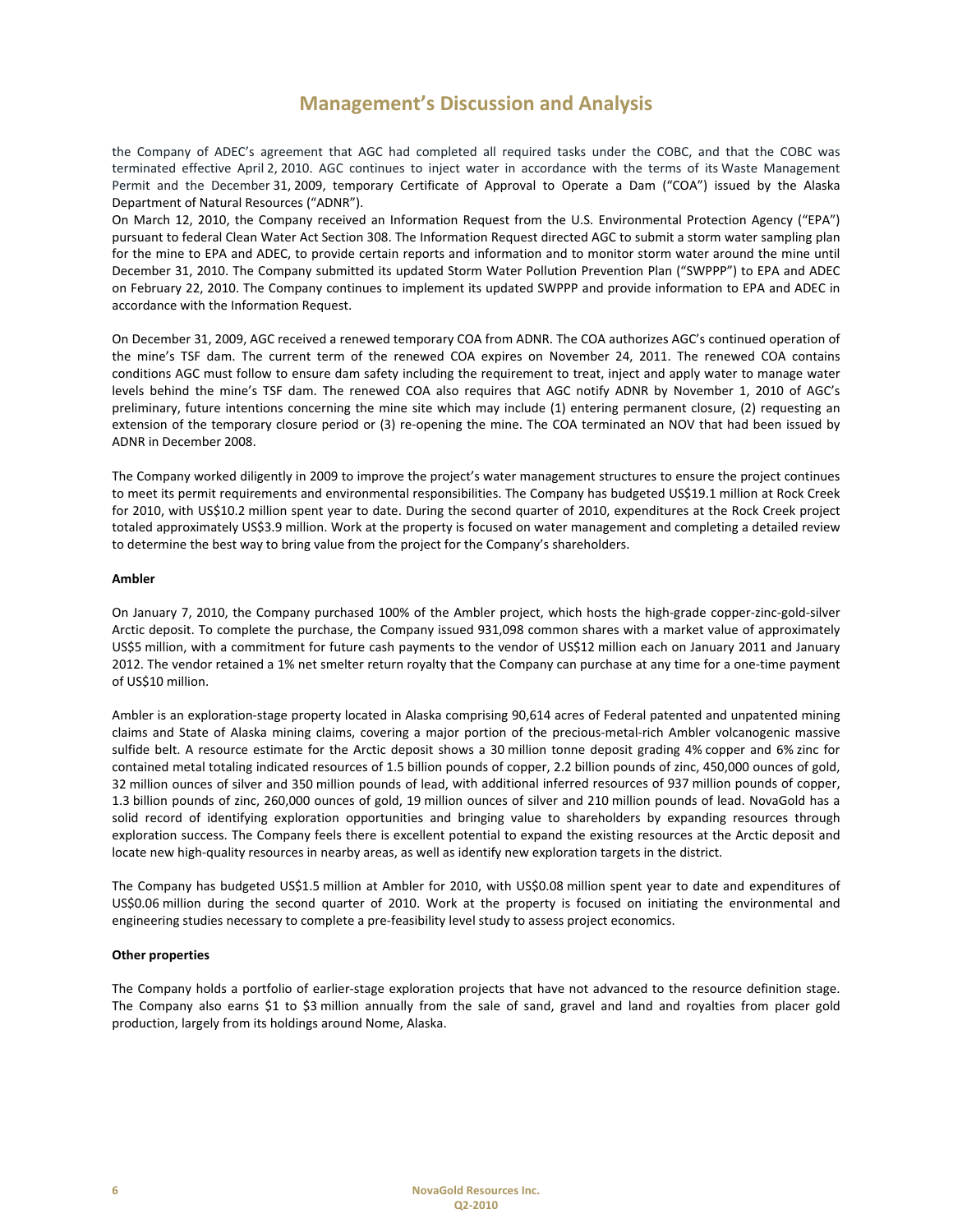#### **Results of operations**

|                                       | in thousands of Canadian dollars, |                              |              |              |  |
|---------------------------------------|-----------------------------------|------------------------------|--------------|--------------|--|
|                                       |                                   | except for per share amounts |              |              |  |
|                                       | <b>Three months</b>               | Three months                 | Six months   | Six months   |  |
|                                       | ended                             | ended                        | ended        | ended        |  |
|                                       | May 31, 2010                      | May 31, 2009                 | May 31, 2010 | May 31, 2009 |  |
|                                       |                                   |                              |              |              |  |
| Project care and maintenance          | 5,483                             | 6,879                        | 13,359       | 15,477       |  |
| <b>Exploration expense</b>            | 5,238                             | 4,403                        | 7,945        | 10,795       |  |
| Foreign exchange gain                 | (3, 299)                          | (16,091)                     | (3, 177)     | (11, 562)    |  |
| General and administrative expenses   | 1,283                             | 956                          | 2,140        | 2,212        |  |
| Interest and accretion                | 3,768                             | 4,164                        | 7,428        | 12,395       |  |
| Salaries, severance and payroll taxes | 2,926                             | 1,045                        | 4,201        | 2,160        |  |
| Loss for the period after taxes       | (15, 753)                         | (4,769)                      | (34,470)     | (33, 252)    |  |
| Basic and diluted loss per share      | (0.07)                            | (0.03)                       | (0.17)       | (0.21)       |  |

For the three-month period ended May 31, 2010, the Company reported a net loss of \$15.8 million (or \$0.07 basic and diluted loss per share) compared to a net loss of \$4.8 million (or \$0.03 basic and diluted loss per share) for the corresponding period in 2009. This variance is mainly due to the decrease in foreign exchange gain from \$3.3 million in the three months ended May 31, 2010 to foreign exchange gain of \$16.1 million in the same period in 2009. The is caused by the decrease in currency fluctuations in the second quarter of 2010 (CAD to USD foreign exchange rate at February 28, 2010: 1.0525 and May 31, 2010: 1.0435) compared to the second quarter of 2009 (foreign exchange rate at February 28, 2009: 1.2723 and May 31, 2009: 1.0917) that reduced the foreign exchange effect on the Company's U.S. dollar-denominated liabilities. Also, salaries were \$2.9 million in 2010 compared to \$1.0 million in the same period in 2009, due primarily to severance payments relating to the departure of two senior executives during the three‐month period ended May 31, 2010.

For the six-month period ended May 31, 2010, the Company reported a net loss of \$34.5 million (or \$0.17 basic and diluted loss per share) compared to a net loss of \$33.3 million (or \$0.21 basic and diluted loss per share) for the corresponding period in 2009. This variance is mainly due to the \$11.6 million foreign exchange gain in the six months ended May 31, 2009 compared with a \$3.2 million foreign exchange gain in 2010. This was offset by the decrease in interest and accretion for the six months ended May 31, 2010 of \$7.4 million from \$12.4 million in the same period in 2009. The decrease was due to the conversion of the bridge loan in 2009, resulting in no comparable charge in 2010.

Net revenue for the three‐month period ended May 31, 2010 was \$0.1 million compared to \$0.3 million in the corresponding period in 2009. The decrease was primarily due to lower land and gravel sales.

Net revenue for the six-month period ended May 31, 2010 was \$0.2 million compared to \$0.8 million in the corresponding period in 2009. The decrease was primarily due to lower land and gravel sales for the six months ended May 31, 2010.

Expenses for the three-month period ended May 31, 2010 were \$17.2 million compared to \$9.1 million for the same period in 2009. This was primarily due to the large foreign exchange gain of \$16.1 million the Company experienced during the 2009 second quarter compared to the \$3.3 million foreign exchange gain for the same period in 2010. The reduction in gain in 2010 is mainly a result of the decrease in currency fluctuations between the Canadian dollar against the U.S. dollar during the second quarter of 2010 on U.S. dollar‐denominated convertible notes and the Donlin Creek promissory note. There was also lower project care and maintenance in 2010 of \$5.5 million compared with \$6.9 million in 2009, mainly due to the level of activity required to manage spring break‐up from higher snowfall levels during the 2008/2009 winter at Rock Creek. The Company recorded an expense of \$1.1 million compared with \$6.0 million for stock‐based compensation during the same periods in 2010 and 2009, respectively.

Expenses for the six‐month period ended May 31, 2010 were \$36.8 million compared to \$40.9 million for the same period in 2009. This was due mainly to the decrease in exploration expenditures at the Donlin Creek project, which incurred \$7.9 million in the six months ended May 31, 2010 mainly for engineering studies, compared to \$10.8 million in 2009 for work performed mainly on environmental studies. Further, the Company's interest and accretion decreased to \$7.4 million during the six months in 2010 from \$12.4 million in 2009. The decrease in interest and accretion is due to the conversion of the bridge loan in early 2009 which resulted in no comparable charge in 2010.

For the three-month period ended May 31, 2010, the Company recorded a future income tax recovery of \$0.3 million, which resulted mainly from exploration expenditures incurred in Canada and the benefit of an income tax reduction on long‐term tax rates in British Columbia.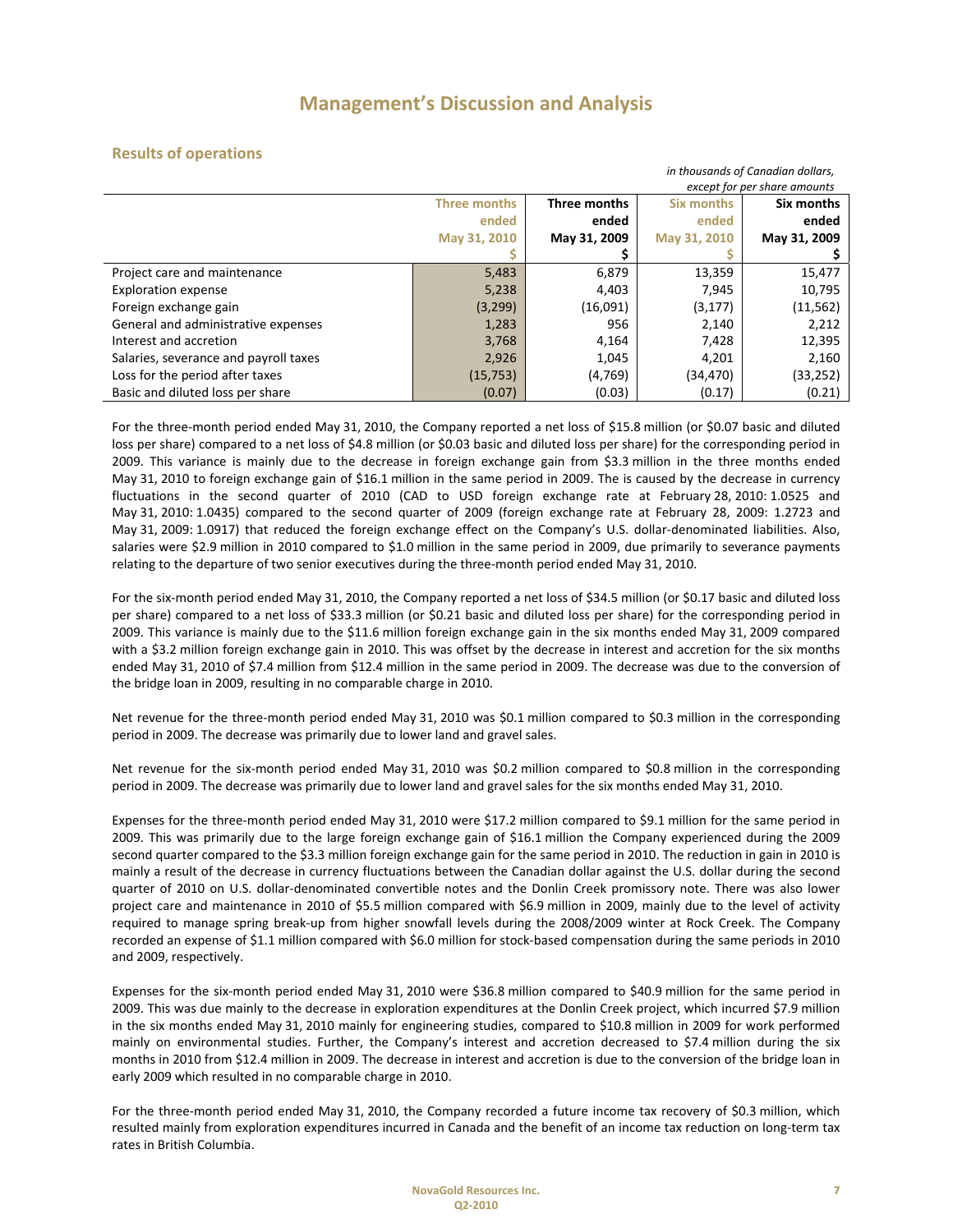#### **Selected financial data**

The following unaudited quarterly information is prepared in accordance with Canadian GAAP.

#### **Quarterly information**

Fiscal quarters prior to the quarter ended November 30, 2008, have been restated to conform to a change in accounting policy for exploration expenditures and the related future income tax impact.

*in thousands of Canadian dollars,*

| <u>m thousunus of cunumum uphurs,</u> |           |           |          |           |          |           |            |         |
|---------------------------------------|-----------|-----------|----------|-----------|----------|-----------|------------|---------|
| except per share amounts              |           |           |          |           |          |           |            |         |
|                                       | 5/31/10   | 2/28/10   | 11/30/09 | 8/31/09   | 5/31/09  | 2/28/09   | 11/30/08   | 8/31/08 |
|                                       |           |           |          |           |          |           |            |         |
| Net revenues                          | 129       | 71        | 296      | 261       | 365      | 422       | 856        | 1.427   |
| Earnings (loss) for the quarter       | (15, 753) | (18, 717) | (21,999) | (18, 113) | (4, 769) | (28, 483) | (196, 768) | 818     |
| Earnings (loss) per share - basic     | (0.07)    | (0.10)    | (0.09)   | (0.10)    | (0.03)   | (0.20)    | (1.83)     | 0.01    |
| Earnings (loss) per share - diluted   | (0.07)    | (0.10)    | (0.09)   | (0.10)    | (0.03)   | (0.20)    | (1.83)     | 0.01    |

Factors that can cause fluctuations in the Company's quarterly results include the timing of stock option grants, foreign exchange gains or losses related to the Company's U.S. dollar-denominated debt when the Canadian dollar exchange rate fluctuates, disposal of assets or investments, and events such as the suspension of construction activities at the Galore Creek project or the suspension of commissioning at the Rock Creek project and subsequent activities related thereto. During the quarter ended August 31, 2008, the Company recorded a one-time \$33.5 million gain on the sale of its NovaGreenPower subsidiary to AltaGas Ltd. During the last quarter of fiscal 2008, the Company recorded an impairment loss on the Rock Creek project of \$160.9 million. During the quarter ended February 28, 2009, the Company incurred a total of \$16.8 million in interest and accretion and care and maintenance. During the quarter ended May 31, 2009, the Company had a foreign exchange gain of \$16.1 million. During the quarter ended August 31, 2009, the Company incurred a total of \$12.0 million in interest and accretion and care and maintenance. During the last quarter of fiscal 2009, the Company incurred a \$9.1 million loss on disposal of property, plant and equipment by GCMC as certain road construction equipment and facilities were sold as the road progresses; also the Company incurred a total of \$18.1 million in interest and accretion and care and maintenance. During the first quarter of 2010, the Company incurred \$11.5 million in interest and accretion and care and maintenance. During the second quarter of 2010, the Company incurred \$2.9 million in salaries and \$5.2 million and \$ 5.5 million on exploration and care and maintenance, respectively. The Company's properties are not yet in production; consequently, the Company believes that its loss (and consequent loss per share) is not a primary concern to investors in the Company.

#### **Liquidity and capital resources**

At May 31, 2010, the Company had \$175.5 million in cash and cash equivalents, of which \$1.8 million was held by GCMC for the Galore Creek project solely funded by Teck. The Company expended \$28.2 million on operating activities during the six-month period ended May 31, 2010, compared with expenditures of \$31.2 million on operating activities for the same period in 2009.

In the six‐month period ended May 31, 2010, the Company generated \$176.9 million from financing activities and \$104.1 million for the same period in 2009. In March 2010, the Company generated \$179.0 million in cash from a non‐brokered offering by issuing 31,818,183 common shares at a price of US\$5.50 per share compared with \$93.6 million in the same period in 2009. Further, the Company elected to pay \$2.4 million in cash for withholding and payroll taxes related to the performance share unit ("PSU") vesting in exchange for not issuing 261,445 common shares, as employees would be required to sell their common shares for the taxes due. Payroll remittances were due immediately upon vesting and the Company remitted the employee and employer portions of the taxes to the tax authorities.

In the six-month period ended May 31, 2010, the Company expended \$11.30 million on investing activities compared with \$29.1 million in 2009. The overall reduction in cash flow used in investing activities was due to the reduction of acquisition of property, plant and equipment as the Company only expended \$0.5 million compared to \$25.2 million for the same period in 2009. This reduction was offset by the Company's \$10.2 million funding for its share of exploration costs, mostly related to the Donlin Creek project in the six months ended May 31, 2010, compared with \$6.2 million in the same period in 2009.

The Company has no material off‐balance sheet arrangements.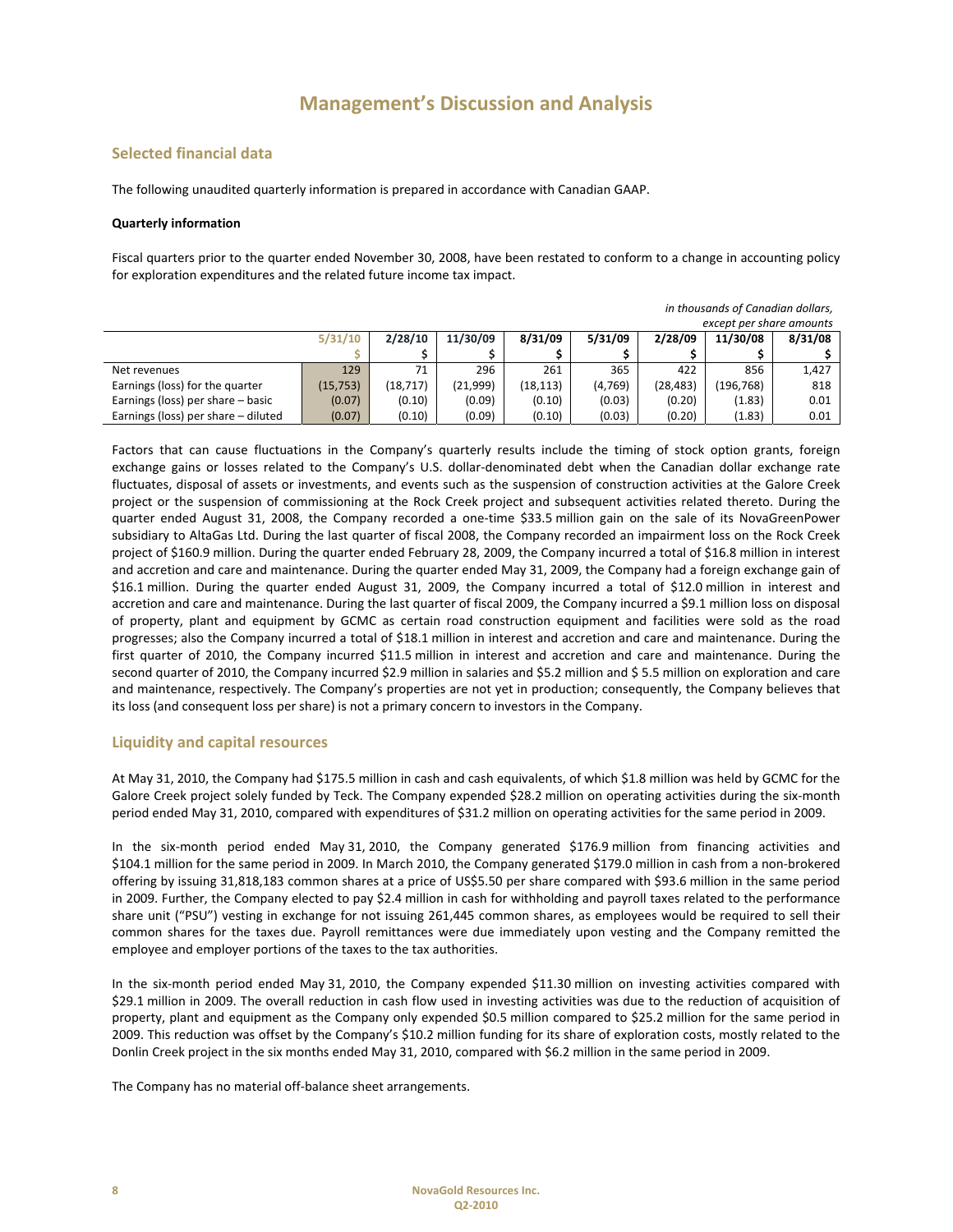Contractual obligated undiscounted cash flow requirements, excluding operating leases, as at May 31, 2010 are as follows.

| unless otherwise specified               |              |            |            |           |            |           |                   |
|------------------------------------------|--------------|------------|------------|-----------|------------|-----------|-------------------|
|                                          | <b>Total</b> | < 1 Year   | 1-2 Years  | 2-3 Years | 3-4 Years  | 4-5 Years | <b>Thereafter</b> |
|                                          |              |            |            |           |            |           |                   |
| Accounts payable and accrued liabilities | 6,807        | 6,807      |            |           |            |           |                   |
| Capital leases                           | 1.506        | 747        | 759        |           |            | -         |                   |
| Asset retirement obligations             | 21.751       | 860        |            |           |            |           | 20,891            |
| Cash payments due on Ambler project      | US\$24,000   | US\$12.000 | US\$12,000 |           |            |           |                   |
| Convertible notes - interest (a)         | US\$26,125   | US\$5,225  | US\$5,225  | US\$5.225 | US\$5.225  | US\$5,225 |                   |
| Convertible notes - holders option (a)   | US\$95,000   |            |            |           | US\$95.000 |           |                   |

*in thousands of Canadian dollars,*

(a) The Convertible notes ("Notes") mature on May 1, 2015. The holders of the Notes have the right to require the Company to repurchase all or part of their Notes on May 1, 2013 and upon certain fundamental corporate changes at a price equal to 100% of the principal amount of such Notes plus any accrued and unpaid interest.

The future minimum payments under operating leases at May 31, 2010 are approximately as follows.

|              | in thousands of Canadian dollars |  |
|--------------|----------------------------------|--|
|              | <b>Operating leases</b>          |  |
|              |                                  |  |
| 2010         | 416                              |  |
| 2011         | 786                              |  |
| 2012         | 629                              |  |
| 2013         | 571                              |  |
| 2014         | 580                              |  |
| Thereafter   | 2,020                            |  |
| <b>Total</b> | 5,002                            |  |

The Company's cash balances are largely invested in bank and non‐asset backed commercial paper all with the two highest possible investment ratings and that can be easily liquidated with terms of 90 days or less.

#### **Outlook**

At May 31, 2010, the Company had consolidated cash and cash equivalents of \$175.5 million and working capital of \$158 million. Of this cash amount, \$1.8 million was held by GCMC for Galore Creek related activities.

The Company's material projects are Donlin Creek and Galore Creek. The Company's share of the Donlin Creek 2010 budget is approximately US\$14 million, part of which will be incurred for permitting activities at the project. During the second quarter of 2010, Donlin Creek approved a supplemental budget of US\$18.7 million (the Company's share: US\$ 9.4 million) to complete the majority of the environmental and engineering studies required to review the natural gas pipeline option. The budget for care and maintenance and optimization studies for 2010 at the Galore Creek project is \$8 million, with a supplementary 2010 budget of \$12 million for the pre‐feasibility study. Under the partnership agreement, Teck is funding 100% of these costs and the Company is not required to fund any project costs until Teck has completed its financial earn-in at the project. The Rock Creek project is in care and maintenance with a 2010 budget of approximately US\$19.1 million. The Company is completing a detailed review process to evaluate the best way to bring value from this project. The Company has also budgeted US\$1.5 million in 2010 for environmental and engineering studies at its Ambler project.

On June 23, 2010, the Company entered into an option agreement with Marifil Mines Ltd. ("Marifil") and its subsidiary company that enables the Company to earn up to a 70% interest in Marifil's San Roque Project in Rio Negro Province, Argentina. The project consists of eleven claims totaling 70,046 hectares. Under the terms of the agreement, NovaGold has an option to acquire a 49% interest by spending US\$3 million on the project during the first two years of the agreement and paying Marifil US\$0.1 million per year. After earning its 49% interest, NovaGold can earn an additional 2% interest by committing to a Phase 2 program. During the Phase 2 program NovaGold would spend an additional US\$6,000,000 over three years and pay Marifil US\$0.1 million per year to earn an additional 19% interest, bringing its total interest to 70%. All further expenditures would be shared 70% NovaGold and 30% Marifil. NovaGold has budgeted US\$0.9 million for exploration work on this project for 2010.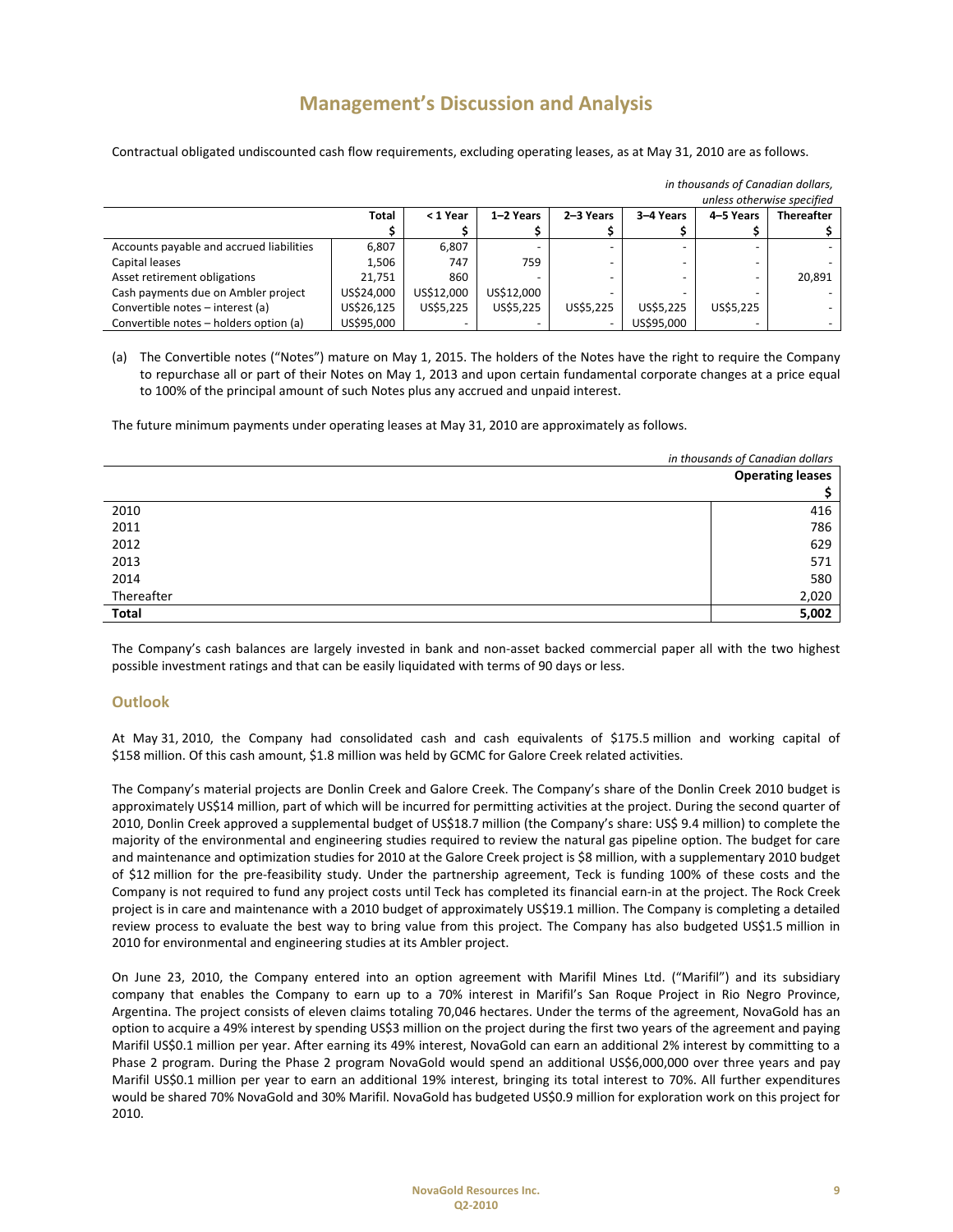#### **Related party transactions**

The Company has arms‐length market based agreements to provide certain services to TintinaGold Resources Inc. ("TintinaGold") and Alexco Resource Corp. ("Alexco"). Under the agreements the services provided were \$0.06 million for the six months ended May 31, 2010 (2009: nil) to TintinaGold, a related party having one director and a major shareholder in common with the Company, and \$0.02 million for the six months ended May 31, 2010 (2009: \$0.04 million) to Alexco, a related party having two directors in common with the Company. The Company also provided exploration and management services totaling US\$0.5 million for the six months ended May 31, 2010 (2009: US\$0.2 million) to Donlin Creek LLC. These transactions were in the normal course of business and are measured at the exchange amount, which is the amount agreed to by the parties. At May 31, 2010, the Company had \$0.3 million (November 30, 2009: \$0.3 million) receivable from related parties.

#### **Financial instruments**

The Company's financial instruments are exposed to certain financial risks, including currency risk, credit risk, liquidity risk, interest risk and price risk.

#### (a) Currency risk

The Company is exposed to the financial risk related to the fluctuation of foreign exchange rates. The Company operates in Canada and the United States and a portion of its expenses are incurred in U.S. dollars. A significant change in the currency exchange rates between the Canadian dollar relative to the U.S. dollar could have an effect on the Company's results of operations, financial position or cash flows.

The Company has not hedged its exposure to currency fluctuations. At May 31, 2010, the Company is exposed to currency risk through the following assets and liabilities denominated in U.S. dollars.

| in thousands of U.S. dollars             |              |                   |  |  |
|------------------------------------------|--------------|-------------------|--|--|
|                                          | May 31, 2010 | November 30, 2009 |  |  |
|                                          | <b>US\$</b>  | US\$              |  |  |
| Cash and cash equivalents                | 141,183      | 9,937             |  |  |
| Accounts receivables                     | 327          | 376               |  |  |
| <b>Reclamation deposits</b>              | 6,845        | 6,845             |  |  |
| Accounts payable and accrued liabilities | (2,981)      | (8,089)           |  |  |
| Current portion of long-term liabilities | (11, 496)    |                   |  |  |
| Amounts payable to Barrick               | (59, 830)    | (58, 300)         |  |  |
| Convertible notes                        | (57, 789)    | (55, 469)         |  |  |
| <b>Other liabilities</b>                 | (10,681)     |                   |  |  |
| Net U.S. dollar assets (liabilities)     | 5,578        | (104, 700)        |  |  |

Based on the above net exposures as at May 31, 2010, and assuming that all other variables remain constant, a 10% depreciation or appreciation of the Canadian dollar against the U.S. dollar would result in an increase/decrease of \$0.6 million in the Company's net earnings.

#### (b) Credit risk

Credit risk is the risk of an unexpected loss if a customer or third party to a financial instrument fails to meet its contractual obligations.

The Company's cash equivalents and short‐term investments are held through large Canadian financial institutions. Short‐term and long‐term investments (including those presented as part of cash and cash equivalents) are composed of financial instruments issued by Canadian banks and companies with high investment-grade ratings. These investments mature at various dates over the current operating period. The Company's GST and other receivables consist of general sales tax due from the Federal Government of Canada and amounts due from related parties.

The carrying amount of financial assets recorded in the financial statements, net of any allowances for losses, represents the Company's maximum exposure to credit risk.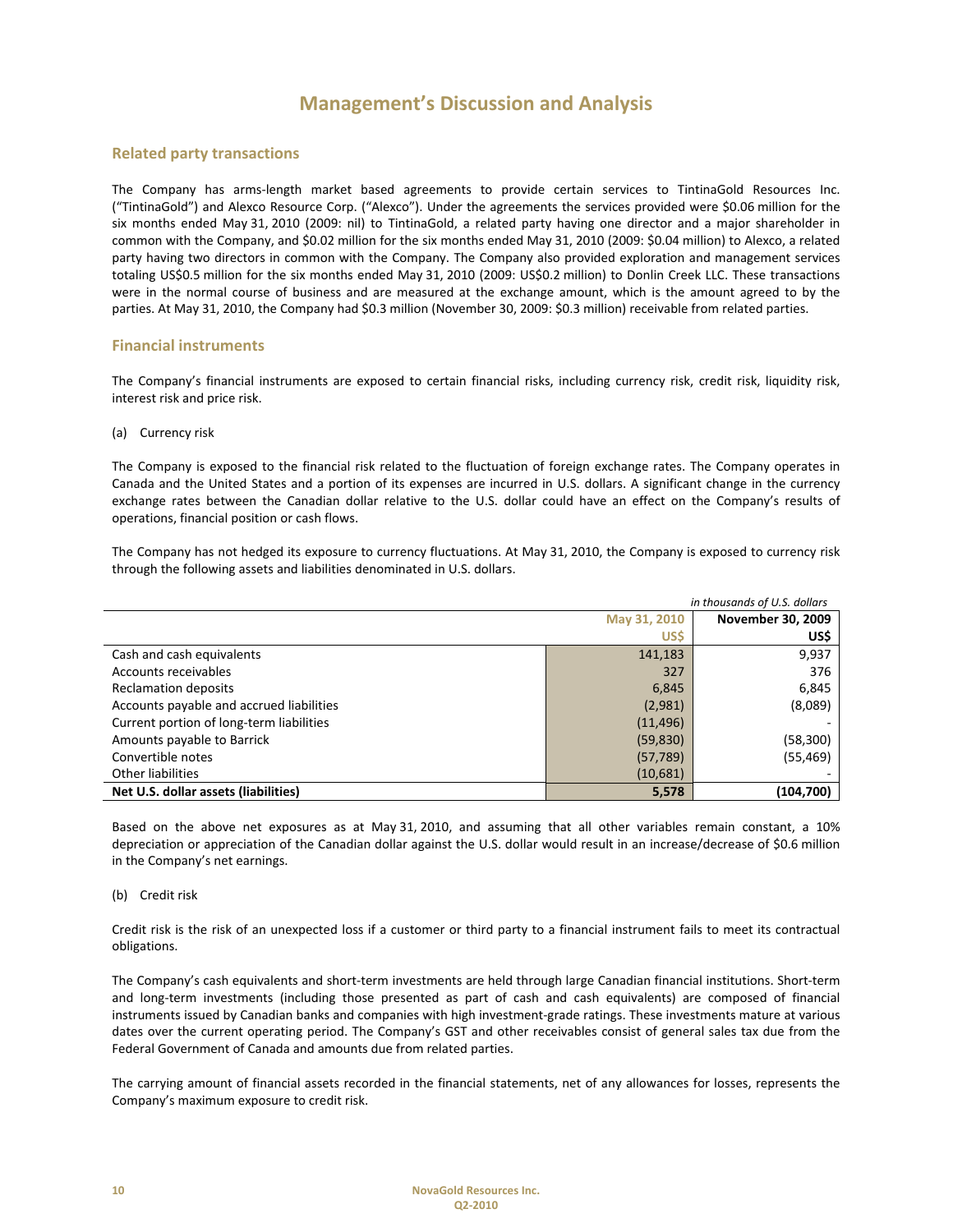#### (c) Liquidity risk

Liquidity risk is the risk that the Company will not be able to meet its financial obligations as they come due. The Company manages liquidity risk through the management of its capital structure and financial leverage. Accounts payable, accrued liabilities and coupon interest on the Notes are due within one year from the balance sheet date.

#### (d) Interest rate risk

Interest rate risk is the risk that the fair value or future cash flows of a financial instrument will fluctuate because of changes in market interest rates. The risk that the Company will realize a loss as a result of a decline in the fair value of the short‐term investments included in cash and cash equivalents is limited because these investments, although available-for-sale, are generally held to maturity. In respect of financial liabilities, convertible notes and capital leases are not subject to interest rate risk because they are at fixed rates. The promissory note owed to Barrick is variable with the U.S. prime rate. Based on the amount owing on the promissory note as at May 31, 2010, and assuming that all other variables remain constant, a 1% change in the U.S. prime rate would result in an increase/decrease of \$0.6 million in the interest accrued by the Company per annum.

#### (e) Price risk

The Company is exposed to price risk with respect to commodity prices. The Company closely monitors commodity prices to determine the appropriate course of action to be taken. The Company does not have any hedging or other commodity‐based risks respecting its operations.

#### **New accounting pronouncements**

The accounting policies followed by the Company are set out in note 3 to the audited consolidated financial statements for the year ended November 30, 2009, and have been consistently followed in the preparation of these consolidated financial statements.

#### **Business Combinations**

In January 2009, the CICA issued CICA Handbook Section 1582, "Business Combinations", which replaces former guidance on business combinations. Section 1582 establishes principles and requirements of the acquisition method and related disclosures. In addition, the CICA issued Section 1601, "Consolidated Financial Statements", and Section 1602, "Non-controlling Interests", which replaces the existing guidance. Section 1601 establishes standards for the preparation of consolidated financial statements and Section 1602 provides guidance on accounting for non-controlling interest in a subsidiary in consolidated financial statements subsequent to a business combination. These standards apply prospectively to business combinations for which the acquisition date is on or after the beginning of the first annual reporting period beginning on or after January 1, 2011, with earlier application permitted. The Company is currently evaluating these new standards to determine the potential impact on its consolidated financial statements.

#### **International Financial Reporting Standards ("IFRS")**

In 2006, the Canadian Accounting Standards Board ("AcSB") published a new strategic plan that will significantly affect financial reporting requirements for Canadian companies. The AcSB strategic plan outlines the convergence of Canadian GAAP with IFRS over an expected five‐year transitional period. In February 2008, the AcSB announced that 2011 is the changeover date for publicly‐listed companies to use IFRS, replacing Canadian GAAP. The changeover date is for interim and annual financial statements relating to fiscal years beginning on or after January 1, 2011. The Company's transition date of December 1, 2011 will require the restatement for comparative purposes of amounts reported by the Company for the fiscal year commencing December 1, 2010.

The Company has commenced the process to transition from current Canadian GAAP to IFRS. The transition process consists of three primary phases: scoping and diagnostic phase; impact analysis, evaluation and design phase; and implementation and review.

• Scoping and diagnostic phase – A preliminary diagnostic review was completed by an external consultant which included the determination, at a high level, of the financial reporting differences under IFRS and the key areas that may be impacted. The areas with the highest potential impact were identified to include the basis of consolidation, related party transactions, impairment of assets, financial instruments and initial adoption of IFRS under the provisions of IFRS 1.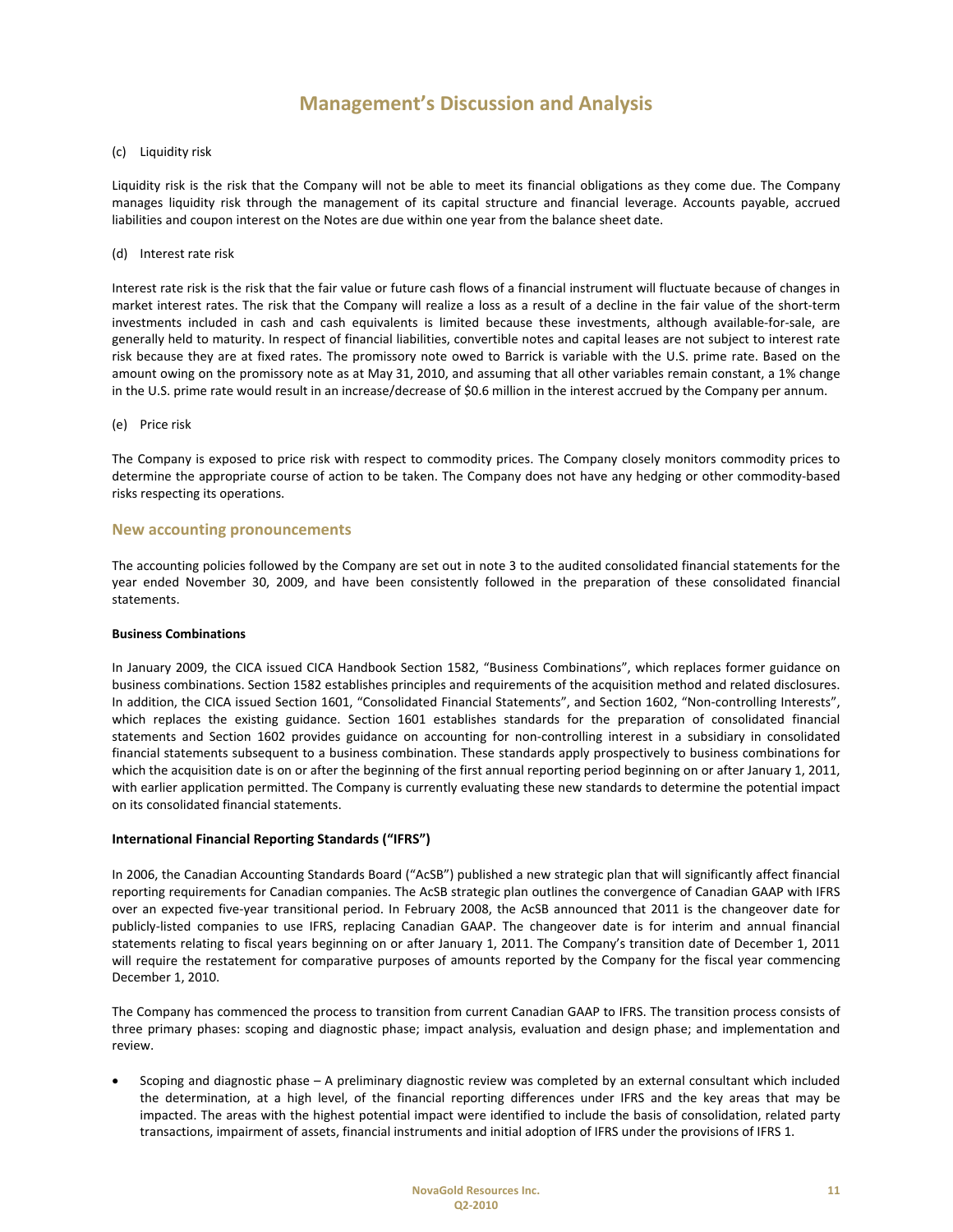- Impact analysis, evaluation and design phase In this phase, each area identified from the scoping and diagnostic phase will be addressed in order of descending priority. This phase involves specification of changes required to existing accounting policies, information systems and business processes, together with an analysis of policy alternatives allowed under IFRS and development of draft IFRS financial statement content. The Company anticipates that there will be changes in accounting policies and that these changes may materially impact the financial statements. The full impact on future financial reporting is not reasonably determinable or estimable at this time.
- Implementation and review phase This phase includes execution of any changes to information systems and business processes and completing formal authorization processes to approve recommended accounting policy changes. It will also include the collection of financial information necessary to compile IFRS‐compliant financial statements and audit committee approval of IFRS financial statements.

IFRS 1, "First‐Time Adoption of International Financial Reporting Standards", provides entities adopting IFRS for the first time with a number of optional exemptions and mandatory exceptions, in certain areas, to the general requirement for full retrospective application of IFRS. The various accounting policy choices available are being assessed and those determined to be most appropriate to the Company's circumstances will be implemented.

The International Accounting Standard Board currently has projects underway that are expected to result in new pronouncements and as a result, IFRS as at the transition date is expected to differ from its current form. The final impact of IFRS on the Company's financial statements will only be determined once all applicable standards at the conversion date are known.

#### **Critical accounting estimates**

The most critical accounting estimates upon which the Company's financial status depends are those requiring estimates of the recoverability of its capitalized mineral property expenditures and intangible assets, impairment of long‐lived assets and the amount of future reclamation obligations.

#### **Mineral properties and development costs**

The Company expenses mineral property exploration expenditures when incurred. When it has been established that a mineral deposit is commercially mineable and an economic analysis has been completed, the costs subsequently incurred to develop a mine on the property prior to the start of mining operations are capitalized and will be amortized against future production following commencement of commercial production, or written off if the property is sold, allowed to lapse or abandoned. The Rock Creek project was impaired at the year ended November 30, 2008 and an impairment loss was proportionately allocated to mineral properties and development costs. The recoverability of the amounts recorded on the Rock Creek project was assessed at November 30, 2009 and no further impairment was required.

The acquisition of title to mineral properties is a complicated and uncertain process. The Company has taken steps, in accordance with industry standards, to verify title to mineral properties in which it has an interest. Although the Company has made efforts to ensure that legal title to its properties is properly recorded in the name of the Company, there can be no assurance that such title will ultimately be secured.

#### **Intangible assets**

The Company reviews and evaluates the carrying value of each intangible asset for impairment when events or changes in circumstances indicate that the carrying amounts of the related asset may not be recoverable. If the total estimated future cash flows on an undiscounted basis are less than the carrying amount of the asset, an impairment loss is recognized and assets are written down to fair value, which is normally determined using the discounted value of future cash flows. Where estimates of future net cash flows are not available and where other conditions suggest impairment, the Company assesses whether carrying value can be recovered by considering alternative methods of determining fair value. When it is determined that an intangible asset is impaired, it is written down to its estimated fair value.

#### **Reclamation costs**

The amounts recorded for reclamation costs are estimates based on independent third party engineering studies and the Company's assessment of the work that is anticipated to remediate old mine workings of the Company's Nome Gold site, exploration and road remediation at the Galore Creek project, and the Rock Creek mine site. An asset retirement obligation ("ARO") is recognized initially at fair value with a corresponding increase in the related asset. The ARO is accreted to full value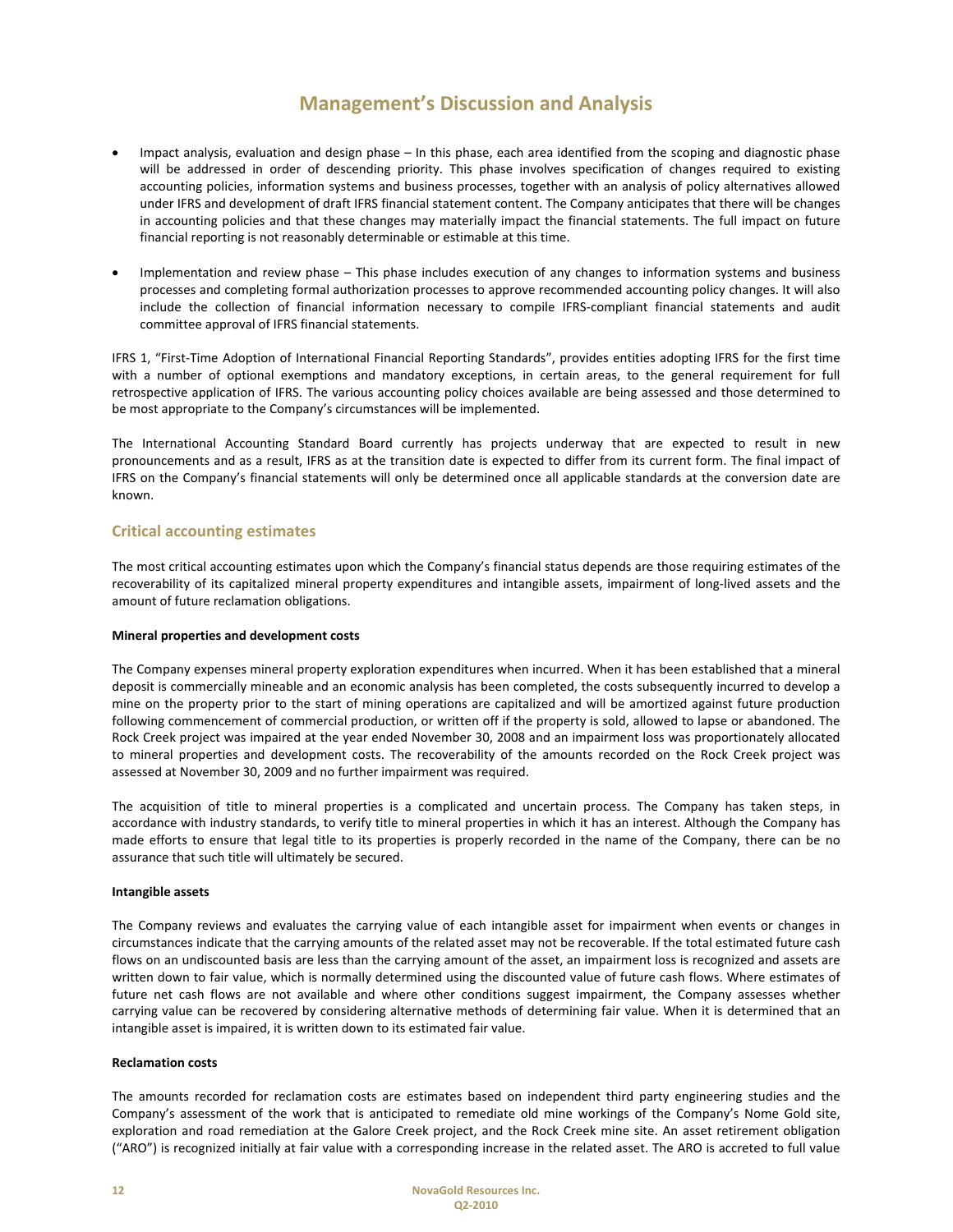over time through periodic charges to operations. The Galore Creek reclamation obligation has not been discounted due to the uncertainty of timing of when the costs will be incurred. Actual costs incurred during reclamation and the timing of when the costs will be incurred could be materially different from these estimates.

#### **Risk factors**

The Company and its future business, operations and financial condition are subject to various risks and uncertainties due to the nature of its business and the present stage of exploration and development of its mineral properties. Certain of these risks and uncertainties are set out under the heading "Risk factors" in NovaGold's Annual Information Form for the year ended November 30, 2009 filed with the Canadian securities regulatory authorities, NovaGold's Annual Report on Form 40‐F filed with the United Stated Securities and Exchange Commission and other information released by NovaGold and filed with the appropriate regulatory agencies.

#### Ability to continue its exploration activities and any future development activities, and to continue as a going concern, will depend in part on its ability to commence production and generate material revenues or to obtain suitable financing

Project development will require substantial funds. The Company intends to fund its plan of operations from working capital, the proceeds of financings and revenue from land and gravel sales. In the future, the Company's ability to continue its exploration and development activities, if any, will depend in part on the Company's ability to obtain suitable financing.

There can be no assurance that the Company will commence production at any of its mineral properties, generate sufficient revenues to meet its obligations as they become due or obtain necessary financing on acceptable terms, if at all. The Company's failure to meet its ongoing obligations on a timely basis could result in the loss or substantial dilution of the Company's interests (as existing or as proposed to be acquired) in its properties. In addition, should the Company incur significant losses in future periods, it may be unable to continue as a going concern, and realization of assets and settlement of liabilities in other than the normal course of business may be at amounts materially different than the Company's estimates.

#### **Exploration and development**

Mineral exploration and development involves a high degree of risk and few properties that are explored are ultimately developed into producing mines. The Company has only defined or delineated reserves at its Rock Creek and Donlin Creek projects and none of its properties are currently under development. The future development of any properties found to be economically feasible will require obtaining permits, financing and construction. The Company is subject to all the risks associated with establishing new mining operations. In addition, there is no assurance that the Company's mineral exploration activities will result in any discoveries of new bodies of ore. There is also no assurance that if further mineralization is discovered that the ore body would be economical for commercial production. Discovery of mineral deposits is dependent upon a number of factors and significantly influenced by the technical skill of the exploration personnel involved. The commercial viability of a mineral deposit is also dependent upon a number of factors that are beyond the Company's control. Some of these factors are the attributes of the deposit, commodity prices, government policies and regulation and environmental protection.

#### **Environmental laws and regulations**

All of the Company's exploration and production activities in Canada and the United States are subject to regulation by government agencies under various environmental laws. To the extent that the Company conducts exploration activities or undertakes new mining activities in other foreign countries, the Company will also be subject to environmental laws and regulations in those jurisdictions. These laws address emissions into the air, discharges into water, management of waste, management of hazardous substances, protection of natural resources, antiquities and endangered species, and reclamation of lands disturbed by mining operations. Environmental legislation in many countries is evolving and the trend has been toward stricter standards and enforcement, increased fines and penalties for non‐compliance, more stringent environmental assessments of proposed projects and increasing responsibility for companies and their officers, directors and employees. Compliance with environmental laws and regulations may require significant capital outlays on behalf of the Company and may cause material changes or delays in the Company's intended activities. There can be no assurance that future changes in environmental regulations will not adversely affect the Company's business, and it is possible that future changes in these laws or regulations could have a significant adverse impact on some portion of the Company's business, causing the Company to re‐ evaluate those activities at that time.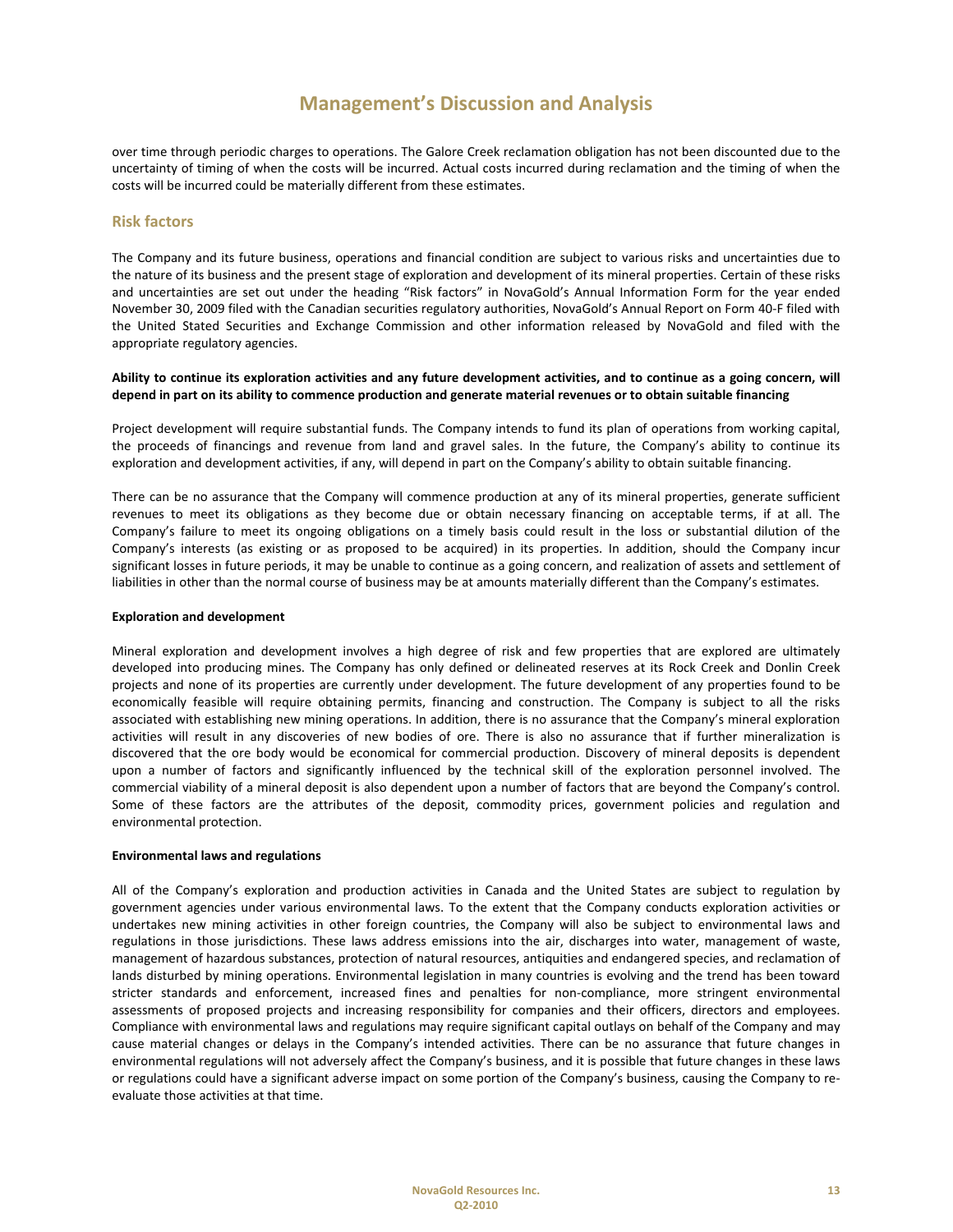#### **Reserve and resource estimates**

There is a degree of uncertainty attributable to the calculation of reserves and resources and the corresponding grades. Reserve and resource estimates are dependent partially on statistical inferences drawn from drilling, sampling and other data. Reserve and resource figures set forth by the Company are estimates, and there is no certainty that the mineral deposits would yield the production of metals indicated by reserve and resource estimates. Declines in the market price for metals may adversely affect the economics of a deposit and may require the Company to reduce its reserve and resource estimates.

#### **Price volatility – gold, copper and other metals**

The market price for gold, copper and other metals is volatile and cannot be controlled. There is no assurance that if commercial quantities of gold, copper and other metals are discovered, a profitable market may exist or continue to exist for a production decision to be made or for the ultimate sale of the metals. As the Company is currently not in production, no sensitivity analysis for price changes has been provided or carried out.

#### **Legal proceedings**

On February 16, 2010, the Company announced that it entered into a memorandum of understanding to settle outstanding securities class action lawsuits in both the United States and Canada, in which NovaGold and certain of its directors and officers were named as defendants. On December 22, 2008, a consolidated class action lawsuit was filed in the United States District Court for the Southern District of New York consolidating similar complaints of violations of U.S. Securities laws. On October 14, 2009, a similar notice of action was filed in the Ontario Superior Court of Justice in Canada and on October 28, 2009, the same parties were named as defendants in a class action lawsuit in the Supreme Court of British Columbia. All three actions alleged misrepresentations, misstatements and omissions in various public statements and filings concerning NovaGold's Galore Creek property. The C\$28 million settlement will be covered by NovaGold's insurance, and the Company does not anticipate having to pay out any of its cash under the terms of the settlement. On May 10, 2010, the U.S. District Court preliminarily approved the settlement. The Supreme Court of British Columbia issued an order on consent certifying the proposed British Columbia proceeding as a class action on April 30, 2010. The Ontario Superior Court of Justice issued an order on consent certifying the proposed Ontario proceeding as a class action on May 5, 2010. The settlement is subject to both U.S. and Canadian final court approval after public notice. There can be no assurance that such approval will be received.

On July 15, 2009, two claims were filed in the United States District Court for the District of Alaska against NovaGold, AGC and other parties arising out of an accident on July 19, 2007, where two employees of a contractor were killed in a constructionrelated accident at the Company's Rock Creek mine. The claims are seeking wrongful death damages in excess of US\$2.5 million. The Company and AGC filed an answer to the complaint denying all allegations and asserting certain affirmative defenses. The Company and AGC have disputed these claims and believe they have substantial and meritorious legal and factual defenses, which they intend to pursue vigorously. Indeed, the claims against AGC have now been dismissed by agreement without payment of any money. However, there can be no assurance that these proceedings will be resolved in favor of NovaGold.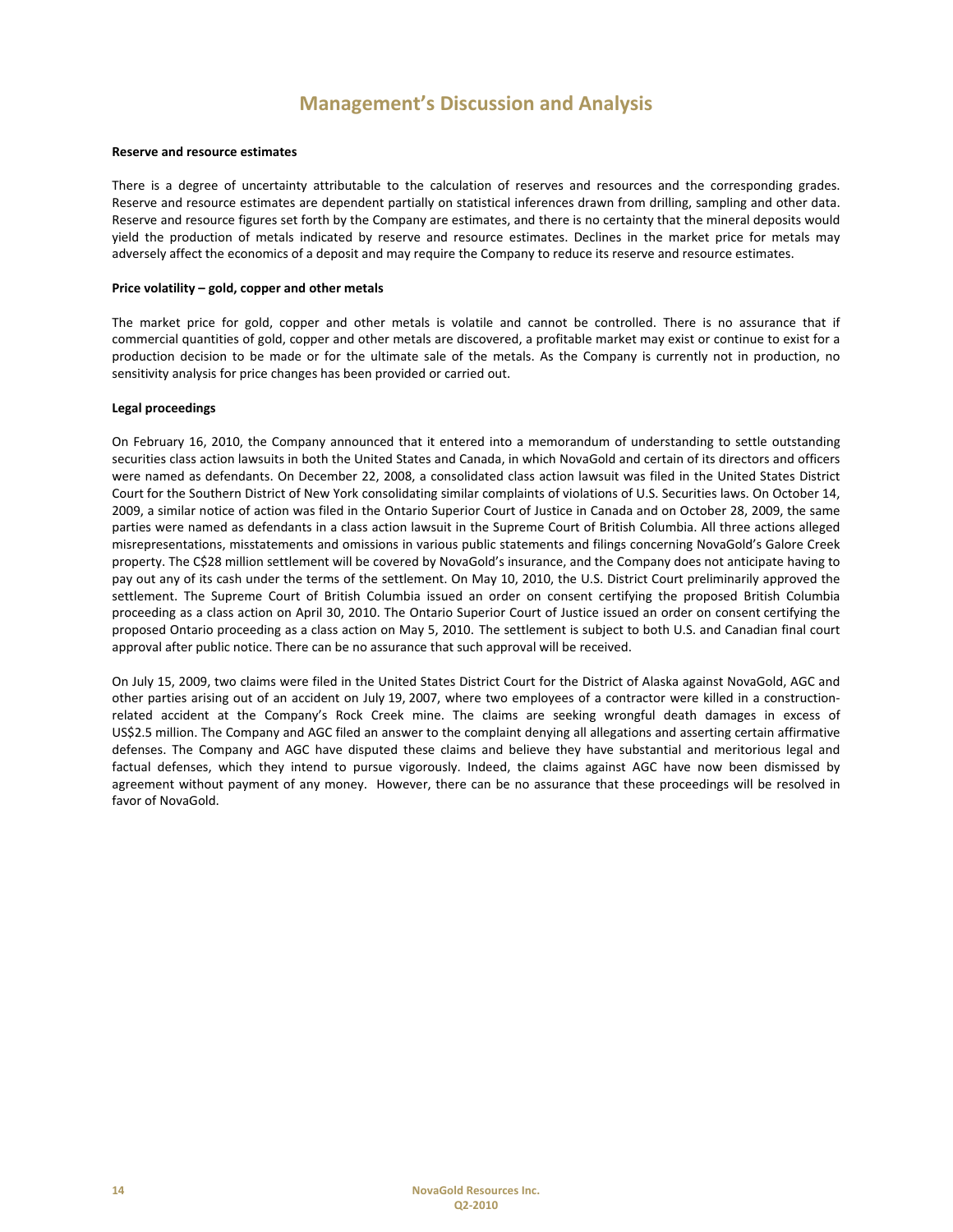#### **Cautionary notes**

#### **Forward‐looking statements**

*This Management's Discussion and Analysis contains certain forward‐looking statements concerning anticipated developments* in NovaGold's operations in future periods. Forward-looking statements are frequently, but not always, identified by words such *as "expects", "anticipates", "believes", "intends", "estimates", "potential", "possible" and similar expressions, or statements* that events, conditions or results "will", "may", "could" or "should" occur or be achieved. These forward-looking statements are set forth principally under the heading "Outlook" and elsewhere in the Management's Discussion and Analysis and may include statements regarding perceived merit of properties; ability to commence, or in the case of Rock Creek, recommence start-up or otherwise seek shareholder value from the property; exploration results and budgets; mineral reserve and resource estimates; work programs; capital expenditures; timelines; strategic plans; market price of precious and base metals; possible outcome or merits of litigation; or other statements that are not statement of fact. Forward-looking statements are statements about the future and are inherently uncertain, and actual achievements of NovaGold may differ materially from those reflected in the forward-looking statements due to a variety of risks, uncertainties and other factors. NovaGold's forward-looking statements are based on the beliefs, expectations and opinions of management on the date the statements are made, and NovaGold does not assume any obligation to update forward-looking statements if circumstances or management's beliefs, expectations or opinions should change except as required by law. For the reasons set forth above, investors should not place undue reliance on forward-looking statements. Important factors that could cause actual results to differ materially from NovaGold's expectations include uncertainties involved in disputes and litigation; fluctuations in gold, copper and other commodity prices and currency exchange rates; uncertainties relating to interpretation of drill results and the geology, continuity and grade of mineral deposits; uncertainty of estimates of capital and operating costs, recovery rates, production estimates and estimated economic return; the need for cooperation of Barrick and Teck to advance the Donlin Creek and Galore Creek projects, respectively; the need for cooperation of government agencies and native groups in the exploration and development of properties and the issuance of required permits; the need to obtain additional financing to develop properties and uncertainty as to the availability and terms of future financing; the possibility of delay in exploration or development programs or in construction projects and uncertainty of meeting anticipated program milestones; uncertainty as to timely availability of permits and other governmental approvals; uncertainties involved in the Company's outstanding securities litigation, including the finalizing of documentation relating to the settlement and court approval of the settlement and other risks and uncertainties disclosed here in under the heading "Risk Factors" and in NovaGold's Annual Information Form for the year ended November 30, 2009, filed with the Canadian securities regulatory authorities, NovaGold's annual report on Form 40-F filed with the United States Securities and Exchange Commission *(the "SEC"), and other information released by NovaGold and filed with the appropriate regulatory agencies.*

#### **Reserve and resource estimates**

This Management's Discussion and Analysis and other information released by NovaGold uses the terms "resources", "measured resources", "indicated resources" and "inferred resources". United States investors are advised that, while such terms are recognized and required by Canadian securities laws, the SEC does not recognize them. Under United States standards, mineralization may not be classified as a "reserve" unless the determination has been made that the mineralization could be economically and legally produced or extracted at the time the reserve determination is made. Mineral resources that are not mineral reserves do not have demonstrated economic viability. United States investors are cautioned not to assume that all or any part of measured or indicated resources will ever be converted into reserves. Inferred resources are in addition to measured and indicated resources. Further, inferred resources have a great amount of uncertainty as to their existence and as to whether they can be mined legally or economically. It cannot be assumed that all or any part of the inferred resources will ever be upgraded to a higher category. Therefore, United States investors are also cautioned not to assume that all or any part of the inferred resources exist, or that they can be mined legally or economically. National Instrument 43-101 Standards of Disclosure for Mineral Projects ("NI 43-101") is a rule developed by the Canadian Securities Administrators, which established standards for all public disclosure an issuer makes of scientific and technical information concerning mineral projects. Unless otherwise indicated, all reserve and resource estimates contained in this Management's Discussion and Analysis and in press releases by the Company in the past and in the future, have been or will be prepared in accordance with NI 43-101 and the Canadian Institute of Mining, Metallurgy and Petroleum Classification System. The requirements of NI 43-101 are not the same as those of the SEC, and reserves reported by NovaGold in compliance with NI 43-101 may not qualify as reserves under the SEC's *standards.*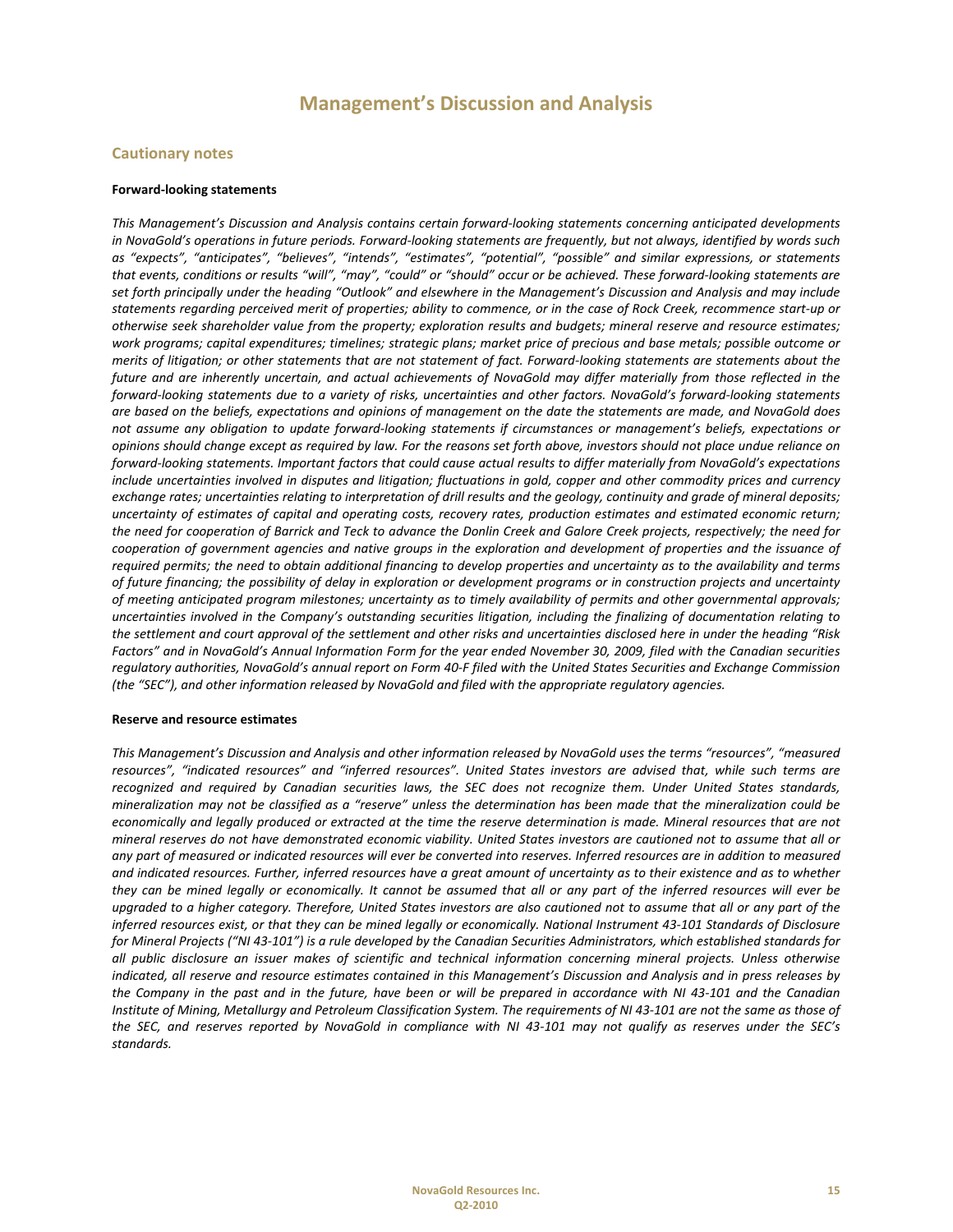| in thousands of Canadian dollars                          |                   |            |  |  |
|-----------------------------------------------------------|-------------------|------------|--|--|
|                                                           | November 30, 2009 |            |  |  |
|                                                           | \$                | Ş.         |  |  |
| <b>Assets</b>                                             |                   |            |  |  |
| <b>Current assets</b>                                     |                   |            |  |  |
| Cash and cash equivalents                                 | 175,510           | 38,180     |  |  |
| Accounts receivable                                       | 940               | 942        |  |  |
| Inventories (note 4)                                      | 439               |            |  |  |
| Deposits and prepaid amounts                              | 1,548             | 2,154      |  |  |
|                                                           | 178,437           | 41,276     |  |  |
|                                                           |                   |            |  |  |
| <b>Accounts receivable</b>                                | 233               | 130        |  |  |
| Land                                                      | 1,892             | 1,892      |  |  |
| <b>Inventories</b> (note 4)                               | 15,015            | 15,547     |  |  |
| Property, plant and equipment (note 5)                    | 454,005           | 454,271    |  |  |
| Mineral properties, rights and development costs (note 6) | 275,355           | 247,130    |  |  |
| Investments (note 7)                                      | 7,225             | 4,287      |  |  |
| <b>Investment tax credits</b>                             | 3,393             | 3,393      |  |  |
| <b>Reclamation deposits</b>                               | 13,243            | 13,326     |  |  |
|                                                           | 948,798           | 781,252    |  |  |
| <b>Liabilities</b>                                        |                   |            |  |  |
| <b>Current liabilities</b>                                |                   |            |  |  |
| Accounts payable and accrued liabilities                  | 6,807             | 13,132     |  |  |
| Current portion of long-term liabilities (note 6 (a))     | 13,603            | 1,565      |  |  |
|                                                           | 20,410            | 14,697     |  |  |
| Long-term liabilities                                     |                   |            |  |  |
| Promissory note (note 7 (b))                              | 62,433            | 61,532     |  |  |
| Convertible notes (note 8)                                | 60,303            | 58,553     |  |  |
| Capital lease obligations                                 | 759               | 1,148      |  |  |
| Asset retirement obligations                              | 20,891            | 20,730     |  |  |
| Future income taxes                                       | 8,015             | 8,524      |  |  |
| Other liabilities (note 6 (a))                            | 11,371            | 249        |  |  |
|                                                           | 184,182           | 165,433    |  |  |
|                                                           |                   |            |  |  |
| Non-controlling interest (note 3)                         | 291,492           | 293,247    |  |  |
|                                                           |                   |            |  |  |
| Shareholders' equity                                      |                   |            |  |  |
| Share capital (note 9)                                    | 1,065,480         | 878,086    |  |  |
| Equity component of convertible notes (note 8)            | 43,352            | 43,352     |  |  |
| Contributed surplus                                       | 8,629             | 9,994      |  |  |
| Stock-based compensation (note 9)                         | 31,216            | 31,838     |  |  |
| Warrants (note 9)                                         | 30,975            | 31,065     |  |  |
| Deficit                                                   | (706, 728)        | (672, 258) |  |  |
| Accumulated other comprehensive income                    | 200               | 495        |  |  |
|                                                           | 473,124           | 322,572    |  |  |
|                                                           | 948,798           | 781,252    |  |  |
| Nature of operations (note 1)                             |                   |            |  |  |
| Commitments and contingencies (note 12)                   |                   |            |  |  |

# **Consolidated Balance Sheets – Unaudited**

(See accompanying notes to consolidated financial statements)

/S/ RICK VAN NIEUWENHUYSE Director /S/JAMES PHILIP Director

 **Approved by the Board of Directors**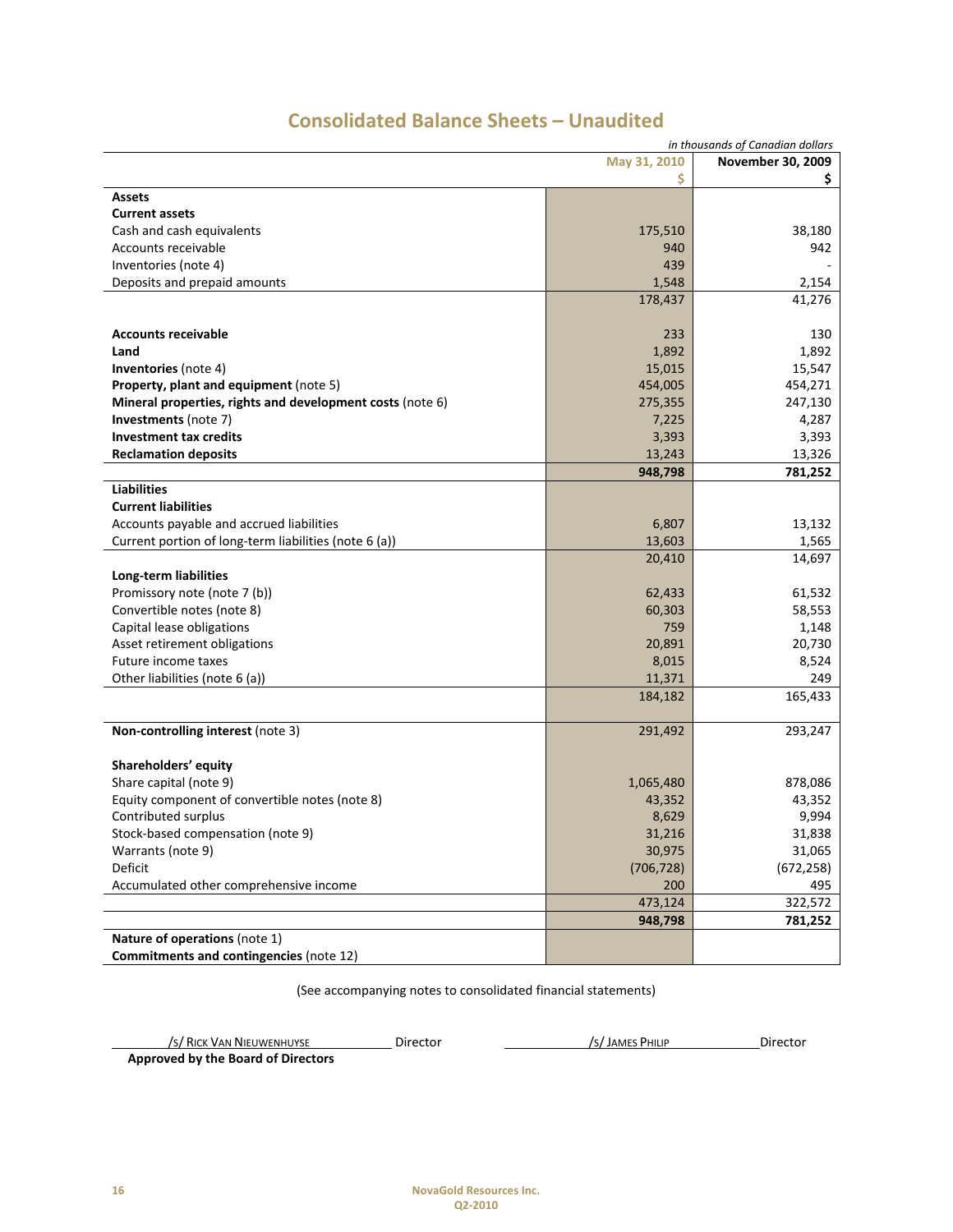# **Consolidated Statements of Operations and Deficit – Unaudited**

| in thousands of Canadian dollars,<br>except for per share and share amounts |              |                |              |                     |  |
|-----------------------------------------------------------------------------|--------------|----------------|--------------|---------------------|--|
| <b>Three months</b><br><b>Three months</b><br><b>Six months</b>             |              |                |              |                     |  |
|                                                                             | ended        | ended          | ended        | Six months<br>ended |  |
|                                                                             | May 31, 2010 | May 31, 2009   | May 31, 2010 | May 31, 2009        |  |
|                                                                             | S            | \$             |              | Ş                   |  |
| Revenue                                                                     |              |                |              |                     |  |
| Land, gravel, gold and other revenue                                        | 67           | 226            | 93           | 574                 |  |
| Interest income                                                             | 125          | 146            | 210          | 244                 |  |
|                                                                             | 192          | 372            | 303          | 818                 |  |
| Cost of sales                                                               | 63           | $\overline{7}$ | 103          | 31                  |  |
|                                                                             | 129          | 365            | 200          | 787                 |  |
| <b>Expenses and other items</b>                                             |              |                |              |                     |  |
| Corporate development and                                                   |              |                |              |                     |  |
| communication                                                               | 432          | 455            | 649          | 522                 |  |
| Exploration                                                                 | 5,238        | 4,403          | 7,945        | 10,795              |  |
| Foreign exchange gain                                                       | (3, 299)     | (16,091)       | (3, 177)     | (11, 562)           |  |
| General and administrative                                                  | 1,283        | 956            | 2,140        | 2,212               |  |
| Interest and accretion                                                      | 3,768        | 4,164          | 7,428        | 12,395              |  |
| Professional fees                                                           | 332          | 1,308          | 1,065        | 2,166               |  |
| <b>Salaries</b>                                                             | 2,926        | 1,045          | 4,201        | 2,160               |  |
| Salaries - stock-based compensation                                         |              |                |              |                     |  |
| (note 9(c))                                                                 | 1,050        | 6,027          | 3,141        | 7,420               |  |
| Project care and maintenance                                                | 5,483        | 6,879          | 13,359       | 15,477              |  |
| Project suspension cost recovery                                            |              |                |              | (648)               |  |
|                                                                             | 17,213       | 9,146          | 36,751       | 40,937              |  |
| Gain on disposal of mineral properties                                      |              | (1, 563)       |              | (1, 563)            |  |
| Loss on disposal of fixed assets                                            |              | 82             |              | 82                  |  |
| Non-controlling interest (note 3)                                           | (1,060)      | (1, 371)       | (1,755)      | (3, 224)            |  |
| Loss for the period before income taxes                                     | (16,024)     | (5,929)        | (34, 796)    | (35, 445)           |  |
| Future income tax recovery                                                  | (271)        | (1, 160)       | (326)        | (2, 193)            |  |
| Loss for the period after income taxes                                      | (15, 753)    | (4, 769)       | (34, 470)    | (33, 252)           |  |
| Deficit - beginning of period                                               | (690, 975)   | (627, 377)     | (672, 258)   | (598, 894)          |  |
| Deficit - end of period                                                     | (706, 728)   | (632, 146)     | (706, 728)   | (632, 146)          |  |
| Loss per share                                                              |              |                |              |                     |  |
| <b>Basic and diluted</b>                                                    | (0.07)       | (0.03)         | (0.17)       | (0.21)              |  |
| Weighted average number of shares                                           |              |                |              |                     |  |
| (thousands)                                                                 |              |                |              |                     |  |
| <b>Basic and diluted</b>                                                    | 217,112      | 182,213        | 202,650      | 160,863             |  |

(See accompanying notes to consolidated financial statements)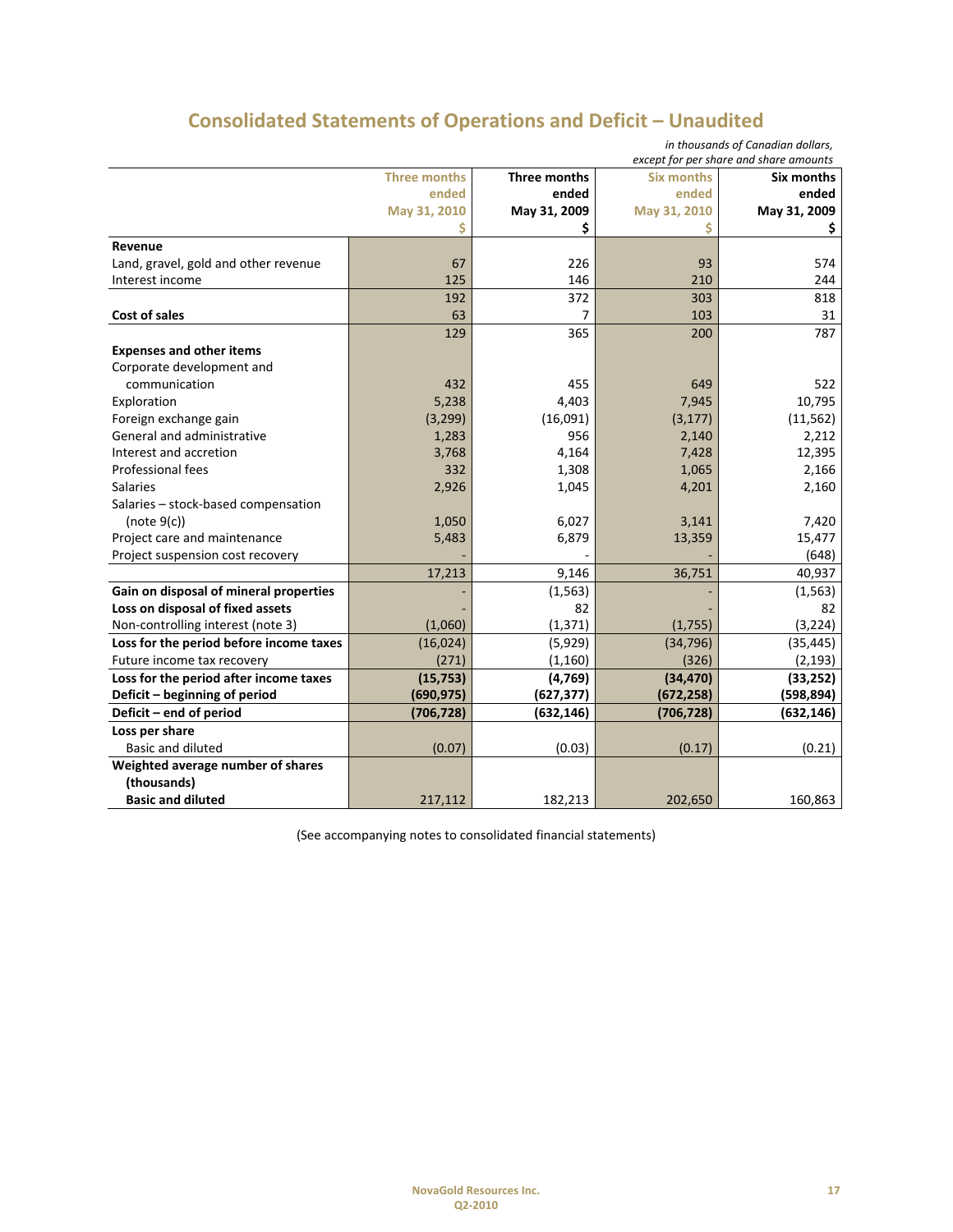# **Consolidated Statements of Comprehensive Income – Unaudited**

| in thousands of Canadian dollars         |              |              |                   |              |  |
|------------------------------------------|--------------|--------------|-------------------|--------------|--|
|                                          | Three months | Three months | <b>Six months</b> | Six months   |  |
|                                          | ended        | ended        | ended             | ended        |  |
|                                          | May 31, 2010 | May 31, 2009 | May 31, 2010      | May 31, 2009 |  |
|                                          |              |              |                   |              |  |
| Loss for the period before other         |              |              |                   |              |  |
| comprehensive income                     | (15, 753)    | (4,769)      | (34, 470)         | (33, 252)    |  |
| Unrealized gain (loss) on available-for- |              |              |                   |              |  |
| sale investments                         | (247)        | 1,793        | (478)             | 1,916        |  |
| Future income tax recovery (expense)     | 93           | (577)        | 183               | (577)        |  |
| <b>Comprehensive loss</b>                | (15, 907)    | (3,553)      | (34, 765)         | (31, 913)    |  |

# **Consolidated Statements of Changes in Shareholders' Equity – Unaudited**

| in thousands of Canadian dollars                                   |                         |                   |  |  |  |
|--------------------------------------------------------------------|-------------------------|-------------------|--|--|--|
|                                                                    | <b>Six months ended</b> | Year ended        |  |  |  |
|                                                                    | May 31, 2010            | November 30, 2009 |  |  |  |
|                                                                    | \$                      | \$.               |  |  |  |
| <b>Share capital</b>                                               |                         |                   |  |  |  |
| Balance - beginning of period                                      | 878,086                 | 776,237           |  |  |  |
| Issued pursuant to private placement                               | 179,000                 | 61,480            |  |  |  |
| Issued pursuant to property acquisition                            | 5,167                   |                   |  |  |  |
| Issued pursuant to stock options exercised                         | 1,462                   | 1,558             |  |  |  |
| Issued pursuant to warrants exercised                              | 339                     | 14,601            |  |  |  |
| Issued pursuant to performance share units                         | 1,426                   |                   |  |  |  |
| Issued pursuant to debt conversion                                 |                         | 24,210            |  |  |  |
| Balance - end of period                                            | 1,065,480               | 878,086           |  |  |  |
| Equity component of convertible notes                              |                         |                   |  |  |  |
| Balance - beginning of period                                      | 43,352                  | 43,352            |  |  |  |
| Balance - end of period                                            | 43,352                  | 43,352            |  |  |  |
| <b>Contributed surplus</b>                                         |                         |                   |  |  |  |
| Balance - beginning of period                                      | 9,994                   | 9,994             |  |  |  |
| Excess value over fair value of performance share unit (note 9(d)) | (1, 365)                |                   |  |  |  |
| Balance - end of period                                            | 8,629                   | 9,994             |  |  |  |
| <b>Stock-based compensation</b>                                    |                         |                   |  |  |  |
| Balance - beginning of period                                      | 31,838                  | 22,223            |  |  |  |
| Stock option vesting                                               | 1,993                   | 9,117             |  |  |  |
| Performance share unit vesting                                     | 1,252                   | 1,265             |  |  |  |
| Deferred share unit grants                                         | 44                      |                   |  |  |  |
| Transfer to share capital on exercise of stock options             | (1, 462)                | (767)             |  |  |  |
| Transfer to share capital on issuance of performance share units   | (2, 449)                |                   |  |  |  |
| Balance – end of period                                            | 31,216                  | 31,838            |  |  |  |
| <b>Warrants</b>                                                    |                         |                   |  |  |  |
| Balance - beginning of period                                      | 31,065                  | 1,995             |  |  |  |
| Issuance of warrants                                               |                         | 34,606            |  |  |  |
| Transfer to share capital on exercise of stock warrants            | (90)                    | (5, 536)          |  |  |  |
| Balance - end of period                                            | 30,975                  | 31,065            |  |  |  |
| <b>Deficit</b>                                                     |                         |                   |  |  |  |
| Balance – beginning of period                                      | (672, 258)              | (598, 894)        |  |  |  |
| Loss for the period                                                | (34, 470)               | (73, 364)         |  |  |  |
| Balance - end of period                                            | (706, 728)              | (672, 258)        |  |  |  |
| Accumulated other comprehensive income                             |                         |                   |  |  |  |
| Balance - beginning of period                                      | 495                     | (418)             |  |  |  |
| Unrealized gains (losses) on available-for-sale investments        | (478)                   | 1,119             |  |  |  |
| Future income taxes on unrealized losses (gains)                   | 183                     | (206)             |  |  |  |
| Balance - end of period                                            | 200                     | 495               |  |  |  |
| Total shareholders' equity                                         | 473,124                 | 322,572           |  |  |  |

(See accompanying notes to consolidated financial statements)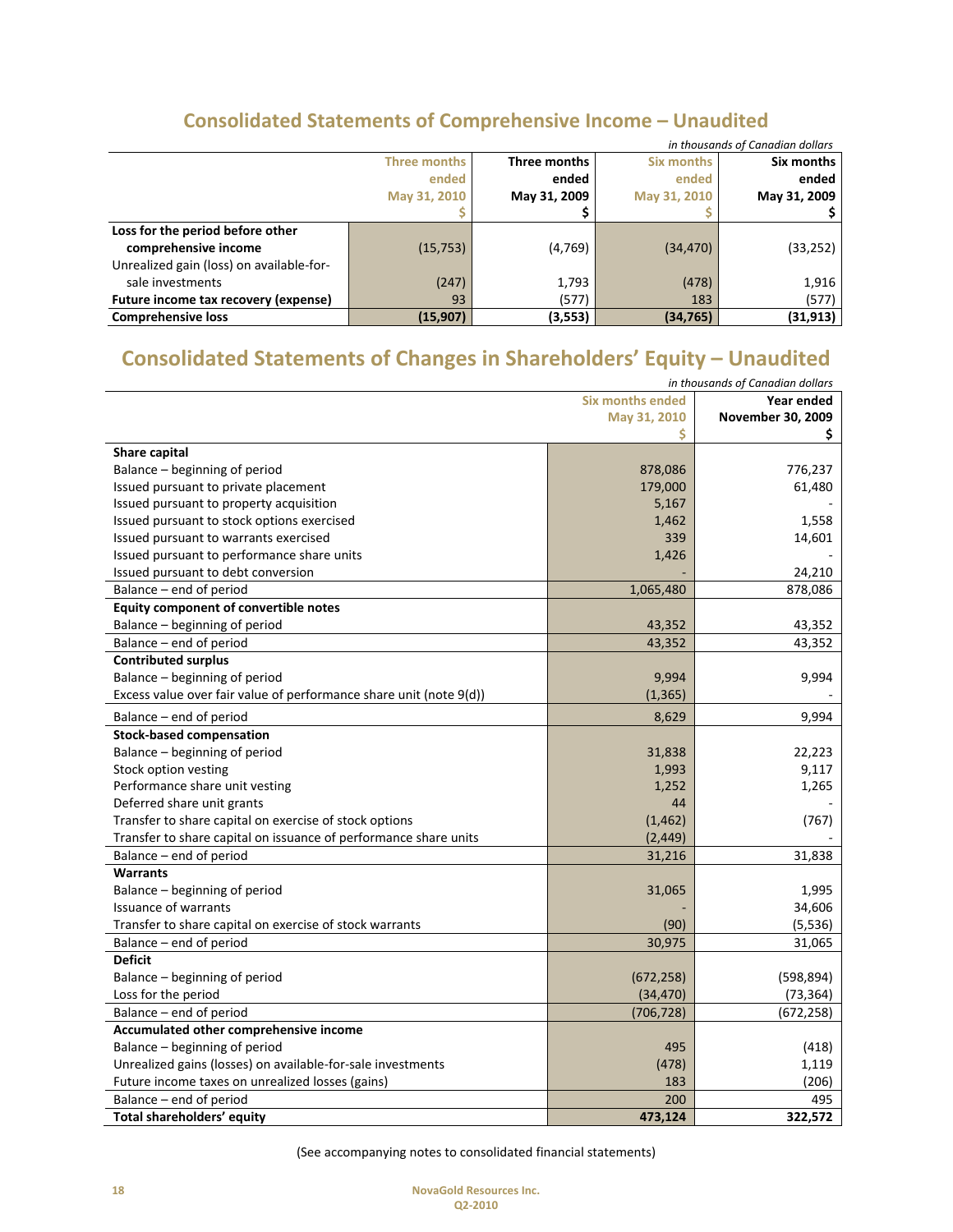| in thousands of Canadian dollars             |                     |              |                   |              |
|----------------------------------------------|---------------------|--------------|-------------------|--------------|
|                                              | <b>Three months</b> | Three months | <b>Six months</b> | Six months   |
|                                              | ended               | ended        | ended             | ended        |
|                                              | May 31, 2010        | May 31, 2009 | May 31, 2010      | May 31, 2009 |
|                                              | Ś                   | \$           | Ś                 | Ş            |
| Cash flows used in operating activities      |                     |              |                   |              |
| Loss for the period                          | (15, 753)           | (4, 769)     | (34, 470)         | (33, 252)    |
| Items not affecting cash                     |                     |              |                   |              |
| Exploration                                  | 4,650               | 3,342        | 7,313             | 8,556        |
| Amortization                                 | 245                 | 90           | 307               | 163          |
| Interest and accretion                       | 3,768               | 297          | 7,428             | 8,528        |
| Future income tax recovery                   | (640)               | (1, 160)     | (692)             | (2, 194)     |
| Foreign exchange gain                        | (2,409)             | (16, 129)    | (2, 497)          | (12, 752)    |
| Stock-based compensation                     | 1,050               | 6,175        | 3,141             | 7,568        |
| Gain on disposal of mineral properties       |                     | (1, 563)     |                   | (1, 563)     |
| Loss on disposal of fixed assets             |                     | 82           |                   | 82           |
| Project suspension recovery                  |                     |              |                   | (648)        |
| Non-controlling interest                     | (1,060)             | (1, 371)     | (1,755)           | (3, 224)     |
| Net change in non-cash working capital       |                     |              |                   |              |
| Decrease in GST and other receivables,       |                     |              |                   |              |
| deposits and prepaid amounts                 | 740                 | 985          | 607               | 2,494        |
| Decrease (increase) in inventories           | 35                  | (92)         | 94                | (94)         |
| Increase (decrease) in accounts payable      |                     |              |                   |              |
| and accrued liabilities                      | (2, 554)            | 3,267        | (7,670)           | (4, 421)     |
| Decrease in suspension costs - long term     |                     |              |                   | (453)        |
|                                              | (11, 928)           | (10, 846)    | (28, 194)         | (31, 210)    |
| Cash flows from financing activities         |                     |              |                   |              |
| Proceeds from issuance of common             |                     |              |                   |              |
| shares $-$ net                               | 179,000             | 281          | 179,000           | 93,601       |
| Proceeds from non-controlling interest       |                     | 766          |                   | 8,074        |
| Proceeds from warrant exercise               |                     | 1,323        | 248               | 2,471        |
| Payroll and withholding tax on issuance of   |                     |              |                   |              |
| performance share units                      | (2, 387)            |              | (2, 387)          |              |
|                                              | 176,613             | 2,370        | 176,861           | 104,146      |
| Cash flows used in investing activities      |                     |              |                   |              |
| Acquisition of property, plant and equipment | (306)               | (11, 927)    | (469)             | (25, 190)    |
| (Expenditures) recoveries on mineral         |                     |              |                   |              |
| properties and related deferred costs        | 77                  | (1, 511)     | (482)             | (1,621)      |
| Decrease (increase) in reclamation deposits  |                     |              |                   | (110)        |
| Decrease (increase) in accounts receivable   | (103)               | 155          | (103)             | 236          |
| Proceeds on sale of investments              |                     |              |                   | 3,769        |
| Investment in Donlin Creek                   | (6,701)             | (986)        | (10, 283)         | (6, 156)     |
|                                              | (7,033)             | (14, 269)    | (11, 337)         | (29,072)     |
| Increase (decrease) in cash and cash         |                     |              |                   |              |
| equivalents during the period                | 157,652             | (22, 745)    | 137,330           | 43,864       |
| Cash and cash equivalents - beginning of     |                     |              |                   |              |
| period                                       | 17,858              | 78,833       | 38,180            | 12,224       |
| Cash and cash equivalents – end of period    | 175,510             | 56,088       | 175,510           | 56,088       |
| Supplemental disclosure                      |                     |              |                   |              |
| Shares issued for property acquisition       |                     |              | 5,168             |              |
| Decrease in accounts payable and accrued     |                     |              |                   |              |
| liabilities and other liabilities related to |                     |              |                   |              |
| mineral properties and property, plant       |                     |              |                   |              |
| and equipment                                | (11)                | (9,897)      | (15)              | (25, 865)    |
| Bridge loan converted into shares            |                     |              |                   | 25,178       |
| Interest received                            | 118                 | 59           | 203               | 146          |
| Interest paid                                | (2,639)             | (3,227)      | (2,646)           | (3, 227)     |
|                                              |                     |              |                   |              |

(See accompanying notes to consolidated financial statements)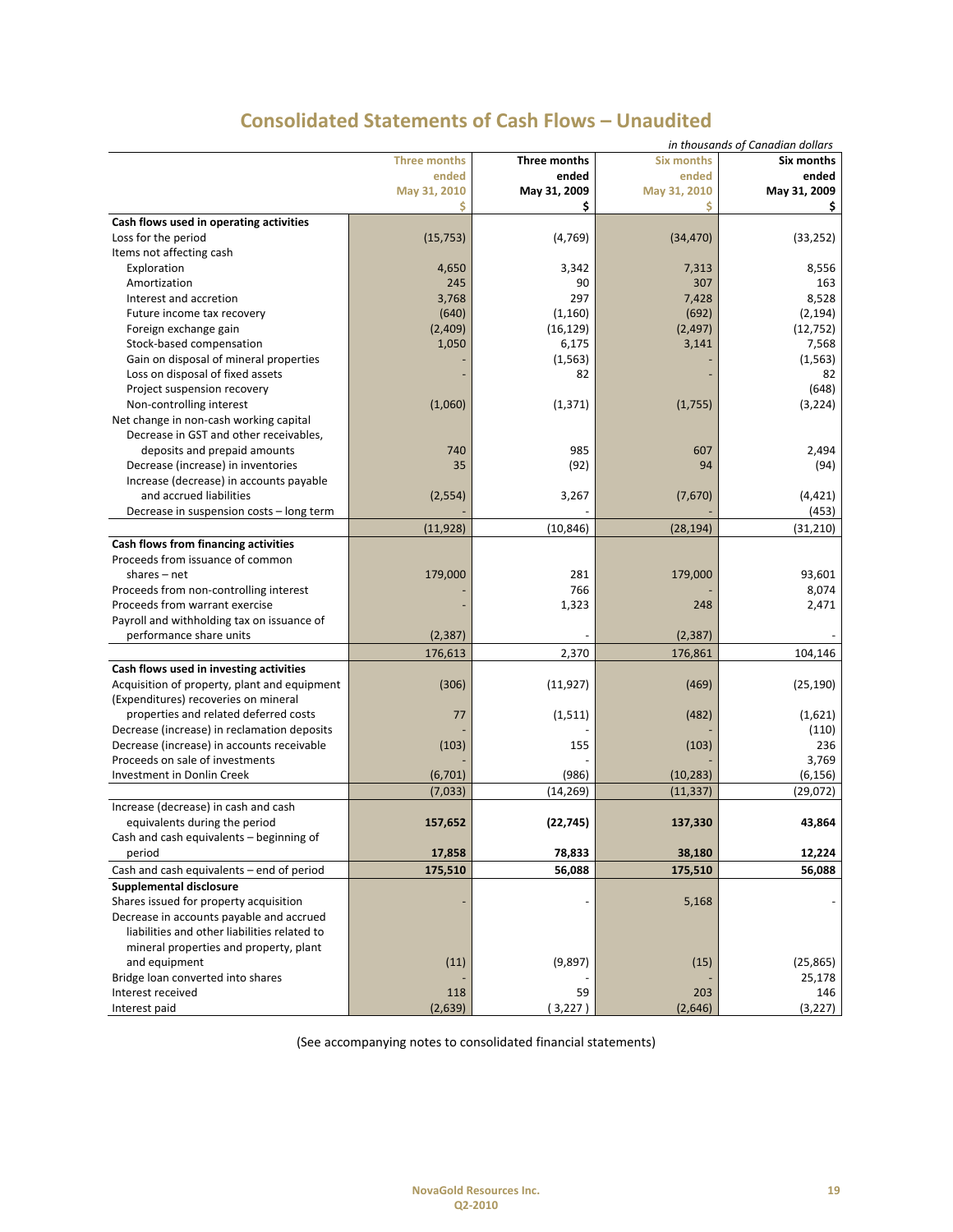#### **1 Nature of operations**

NovaGold Resources Inc. ("NovaGold" or "the Company") is a precious metals company engaged in the exploration and development of mineral properties in North America. The Company has a portfolio of mineral properties located in Alaska, U.S.A. and British Columbia, Canada.

The Donlin Creek project is held by a limited liability company owned equally by NovaGold and Barrick Gold U.S. Inc. ("Barrick"). The Galore Creek project is held by a partnership owned equally by NovaGold and Teck Resources Limited ("Teck").

#### **2 Accounting policies**

#### **Basis of presentation**

These consolidated financial statements have been prepared using accounting principles generally accepted in Canada ("Canadian GAAP") and include the accounts of NovaGold Resources Inc. and its material wholly‐owned subsidiaries, NovaGold Canada Inc., Alaska Gold Company and NovaGold Resources Alaska, Inc. All significant intercompany transactions are eliminated on consolidation. In addition, the Company consolidates variable interest entities for which it is determined to be the primary beneficiary.

As these unaudited interim consolidated financial statements do not contain all of the disclosures required by Canadian GAAP for complete financial statements, they should be read in conjunction with the notes to the Company's audited consolidated financial statements for the year ended November 30, 2009.

The accounting policies followed by the Company are set out in note 3 to the audited consolidated financial statements for the year ended November 30, 2009, and have been consistently followed in the preparation of these consolidated financial statements.

#### **Business Combinations**

In January 2009, the CICA issued CICA Handbook Section 1582, "Business Combinations", which replaces former guidance on business combinations. Section 1582 establishes principles and requirements of the acquisition method and related disclosures. In addition, the CICA issued Section 1601, "Consolidated Financial Statements", and Section 1602, "Non-controlling Interests", which replaces the existing guidance. Section 1601 establishes standards for the preparation of consolidated financial statements and Section 1602 provides guidance on accounting for non‐controlling interest in a subsidiary in consolidated financial statements subsequent to a business combination. These standards apply prospectively to business combinations for which the acquisition date is on or after the beginning of the first annual reporting period beginning on or after January 1, 2011, with earlier application permitted. The Company is evaluating these new standards to determine the potential impact on its consolidated financial statements.

#### **3 Galore Creek Partnership**

The Company determined that the Galore Creek Partnership ("Partnership") is a variable interest entity and consequently uses the principles of AcG‐15 Consolidation of Variable Interest Entities to determine the accounting for its ownership interest. Management concluded that the Company is the primary beneficiary and consolidates the activities of the Partnership.

On November 26, 2007, the Company and Teck announced that construction activities would be suspended at the Galore Creek project in order to undertake a comprehensive review of the overall design plan when it was recognized that industry wide cost increases and an extension of the anticipated project schedule would likely result in significantly higher capital costs for the project. At that time, the terms of Teck's initial contribution into the Partnership were amended. Under the amended arrangements, in addition to Teck's funding from August 1, 2007 to the year ended November 30, 2007 of \$264 million, Teck's total committed investment in the Partnership would be \$403 million, including \$72 million to be invested in the Partnership over the next five years principally to reassess and evaluate the project's alternative development strategies. Excluding costs covered by Teck's \$72 million noted above, the Company and Teck agreed to share the next \$100 million of project costs 33% and 67% respectively, and share project costs on a 50/50 basis thereafter.

In February 2009, the Company and Teck renegotiated the Partnership agreement to reduce the \$72 million to \$60 million, and from November 1, 2008 onwards Teck agreed to fund all project costs until the \$60 million is fully spent.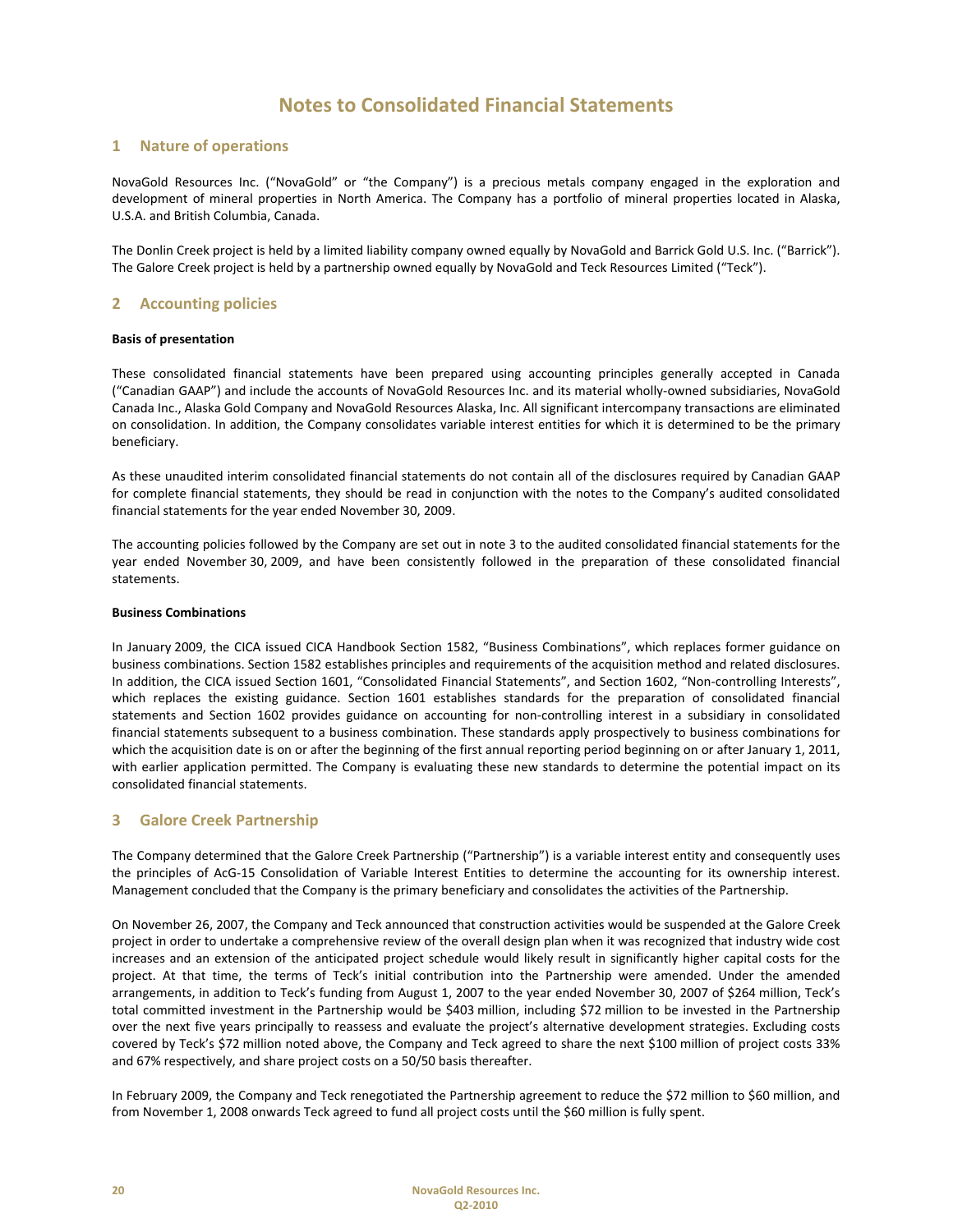At May 31, 2010, Galore Creek had cash of \$1.8 million. Total cash contributions to date by Teck at May 31, 2010 were \$348 million and \$25 million remained to be contributed for Teck to earn its 50% interest. Certain road construction equipment and facilities are being recovered and sold as the road progresses. The proceeds from the sales directly fund the project's activities and do not reduce Teck's required contributions.

Teck's contributions to date have been recorded as non‐controlling interest as follows.

|                                                  | in thousands of Canadian dollars |                          |  |  |  |  |
|--------------------------------------------------|----------------------------------|--------------------------|--|--|--|--|
|                                                  | May 31, 2010                     | <b>November 30, 2009</b> |  |  |  |  |
|                                                  |                                  |                          |  |  |  |  |
| Balance – beginning of period                    | 293,247                          | 291,231                  |  |  |  |  |
| Contributions by Teck                            | -                                | 14,407                   |  |  |  |  |
| Teck's share of suspension recoveries            | -                                | 324                      |  |  |  |  |
| Teck's share of care and maintenance costs       | (1,755)                          | (7, 863)                 |  |  |  |  |
| Teck's share of loss on disposal of fixed assets |                                  | (4,852)                  |  |  |  |  |
| Balance – end of period                          | 291.492                          | 293,247                  |  |  |  |  |

#### **4 Inventories**

|                   | in thousands of Canadian dollars |        |  |  |  |  |  |
|-------------------|----------------------------------|--------|--|--|--|--|--|
|                   | November 30, 2009                |        |  |  |  |  |  |
|                   |                                  |        |  |  |  |  |  |
| <b>Supplies</b>   | 13,516                           | 13,609 |  |  |  |  |  |
| Stockpiled ore    | 1,499                            | 1,499  |  |  |  |  |  |
| Gold              | 439                              | 439    |  |  |  |  |  |
| Total inventories | 15,454                           | 15,547 |  |  |  |  |  |
| Current portion   | 439                              |        |  |  |  |  |  |
| Long-term portion | 15,015                           | 15,547 |  |  |  |  |  |

### **5 Property, plant and equipment**

| in thousands of Canadian dollars              |           |                             |         |  |  |  |  |  |  |
|-----------------------------------------------|-----------|-----------------------------|---------|--|--|--|--|--|--|
|                                               |           | May 31, 2010                |         |  |  |  |  |  |  |
|                                               | Cost<br>S | Accumulated<br>amortization | Net     |  |  |  |  |  |  |
| Alaska, USA                                   |           |                             |         |  |  |  |  |  |  |
| Construction costs – Rock Creek (a)           | 90,519    |                             | 90,519  |  |  |  |  |  |  |
| Mining and milling equipment - Rock Creek (a) | 15,342    |                             | 15,342  |  |  |  |  |  |  |
| Heavy machinery and equipment - Rock Creek    | 2,497     | (563)                       | 1,934   |  |  |  |  |  |  |
| <b>British Columbia, Canada</b>               |           |                             |         |  |  |  |  |  |  |
| Construction costs – Galore Creek (a)         | 318,985   |                             | 318,985 |  |  |  |  |  |  |
| Mobile equipment - Galore Creek (a)           | 26,651    |                             | 26,651  |  |  |  |  |  |  |
| Office furniture and equipment                | 1,722     | (1, 424)                    | 298     |  |  |  |  |  |  |
| Leasehold improvements                        | 575       | (299)                       | 276     |  |  |  |  |  |  |
|                                               | 456,291   | (2, 286)                    | 454.005 |  |  |  |  |  |  |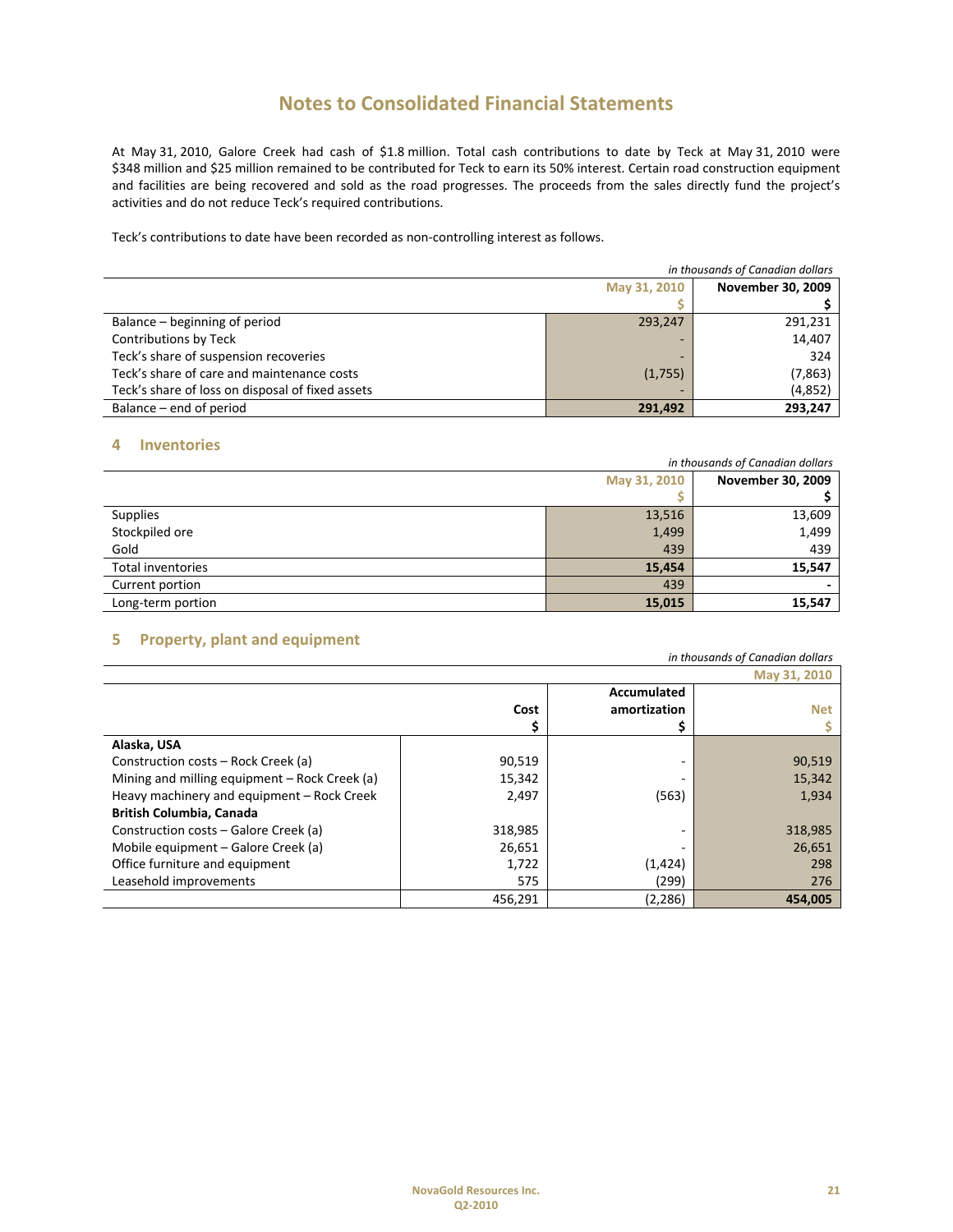| in thousands of Canadian dollars              |                          |              |            |  |  |  |  |  |  |  |
|-----------------------------------------------|--------------------------|--------------|------------|--|--|--|--|--|--|--|
|                                               | <b>November 30, 2009</b> |              |            |  |  |  |  |  |  |  |
|                                               |                          | Accumulated  |            |  |  |  |  |  |  |  |
|                                               | Cost                     | amortization | <b>Net</b> |  |  |  |  |  |  |  |
|                                               |                          |              |            |  |  |  |  |  |  |  |
| Alaska, USA                                   |                          |              |            |  |  |  |  |  |  |  |
| Construction costs – Rock Creek (a)           | 90,519                   |              | 90,519     |  |  |  |  |  |  |  |
| Mining and milling equipment - Rock Creek (a) | 15,342                   |              | 15,342     |  |  |  |  |  |  |  |
| Heavy machinery and equipment - Rock Creek    | 2,408                    | (364)        | 2,044      |  |  |  |  |  |  |  |
| <b>British Columbia, Canada</b>               |                          |              |            |  |  |  |  |  |  |  |
| Construction costs – Galore Creek (a)         | 318,985                  |              | 318,985    |  |  |  |  |  |  |  |
| Mobile equipment – Galore Creek (a)           | 26,651                   |              | 26,651     |  |  |  |  |  |  |  |
| Office furniture and equipment                | 1,716                    | (1,291)      | 425        |  |  |  |  |  |  |  |
| Leasehold improvements                        | 575                      | (270)        | 305        |  |  |  |  |  |  |  |
|                                               | 456,196                  | (1,925)      | 454.271    |  |  |  |  |  |  |  |

(a) Construction costs, mining and milling equipment, and mobile equipment has not yet been placed in productive activity, and accordingly has not been depreciated.

#### **6 Mineral properties, rights and development costs**

|                                 | in thousands of Canadian dollars |                     |              |  |  |  |  |  |  |
|---------------------------------|----------------------------------|---------------------|--------------|--|--|--|--|--|--|
|                                 |                                  | Acquisition/        |              |  |  |  |  |  |  |
|                                 | <b>November 30, 2009</b>         | <b>Expenditures</b> | May 31, 2010 |  |  |  |  |  |  |
|                                 |                                  |                     |              |  |  |  |  |  |  |
| Alaska, USA                     |                                  |                     |              |  |  |  |  |  |  |
| Ambler (a)                      |                                  | 27,437              | 27,437       |  |  |  |  |  |  |
| <b>Rock Creek</b>               | 8,395                            | 788                 | 9,183        |  |  |  |  |  |  |
| <b>British Columbia, Canada</b> |                                  |                     |              |  |  |  |  |  |  |
| Galore Creek                    | 184,400                          | 666                 | 185,066      |  |  |  |  |  |  |
| Power transmission rights       | 54,335                           | (666)               | 53,669       |  |  |  |  |  |  |
|                                 | 247,130                          | 28,225              | 275,355      |  |  |  |  |  |  |

(a) On January 11, 2010, the Company purchased 100% of the Ambler property in northern Alaska, which hosts the copper‐ zinc-gold-silver Arctic deposit. As consideration, the Company issued 931,098 shares with a fair value of US\$5 million (Canadian equivalent: \$5.2 million) and agreed to make cash payments to the vendor of US\$12 million each in January 2011 and January 2012, respectively. The vendor will retain a 1% net smelter return royalty that the Company can purchase at any time for a one‐time payment of US\$10 million.

The Company used a weighted average cost of capital at 7.76% to discount the above cash payments in 2011 and 2012. As of May 31, 2010, the Company recorded \$12 million in the current portion of long-term liabilities and \$11.1 million in longterm other liabilities.

#### **7 Investments**

|                                                   | in thousands of Canadian dollars |                          |  |  |  |  |  |  |
|---------------------------------------------------|----------------------------------|--------------------------|--|--|--|--|--|--|
|                                                   | May 31, 2010                     | <b>November 30, 2009</b> |  |  |  |  |  |  |
|                                                   |                                  |                          |  |  |  |  |  |  |
| Available-for-sale investments (a)                | 2,959                            | 3,438                    |  |  |  |  |  |  |
| Investments accounted for under the equity method |                                  |                          |  |  |  |  |  |  |
| Donlin Creek LLC (b)                              | 4.266                            | 849                      |  |  |  |  |  |  |
| <b>Total investments</b>                          | 7,225                            | 4,287                    |  |  |  |  |  |  |

(a) Investments classified as available‐for‐sale are reported at fair value (or marked‐to‐market) based on quoted market prices, with unrealized gains or losses excluded from earnings and reported as other comprehensive income or loss. The total cost as at May 31, 2010 was \$2,785,000 (November 30, 2009: \$2,785,000) and total unrealized holding loss for the three months ended May 31, 2010 was \$247,000 (November 30, 2009: \$495,000). The balance includes 126,625 shares in Etruscan Resources Inc. (cost: \$5,000; fair value at May 31, 2010: \$49,384), a company having two directors in common with the Company; 3,125,000 shares in TintinaGold Resources Inc. (cost: \$1,368,719; fair value at May 31, 2010: \$1,421,875), a company having one director and a major shareholder in common with the Company; and 3,125,000 shares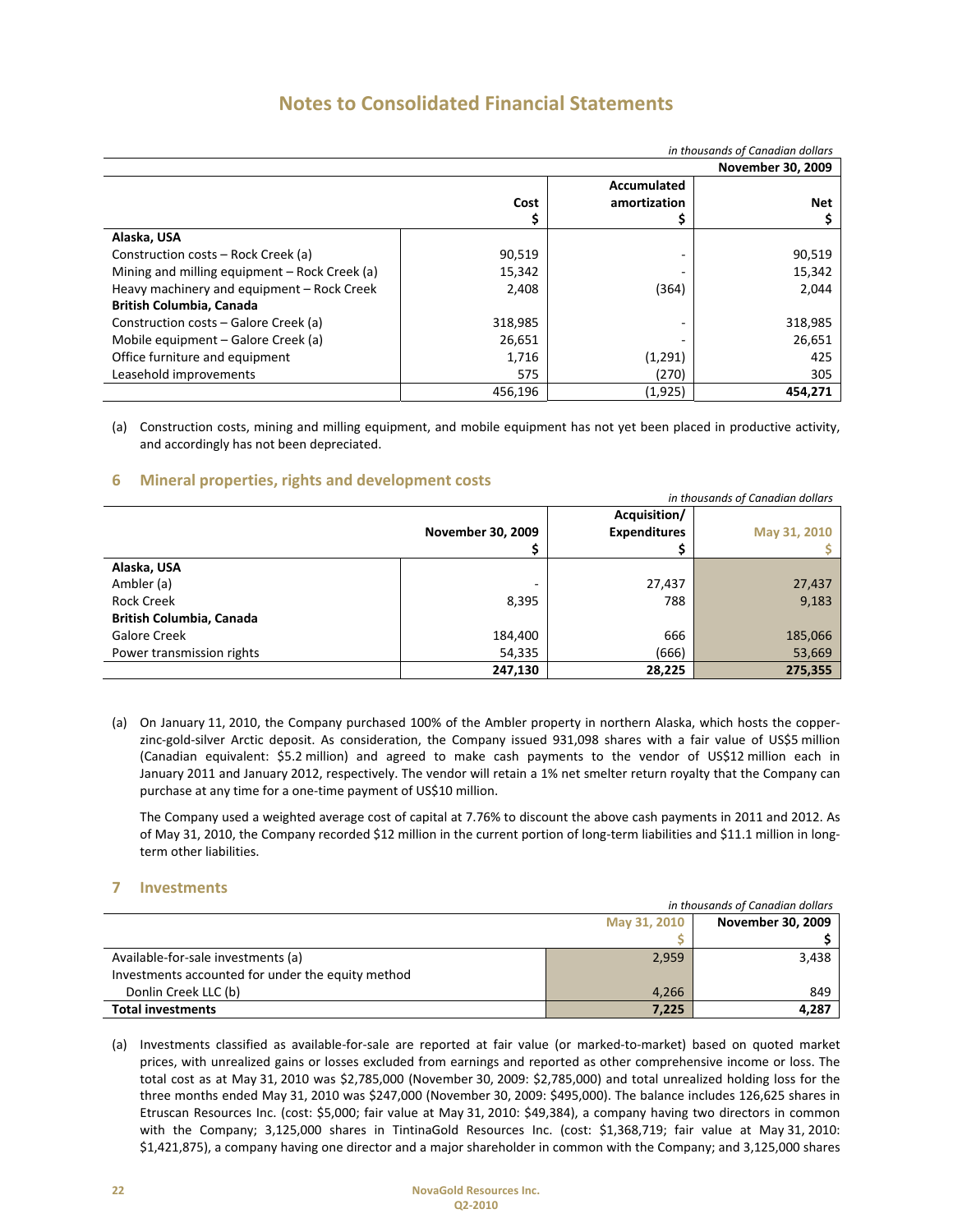in AsiaBaseMetals Inc. (cost: \$175,781; fair value at May 31, 2010: \$546,875), a company having one director and a major shareholder in common with the Company.

(b) On December 1, 2007, together with Barrick, the Company formed a limited liability company ("Donlin Creek LLC") to advance the Donlin Creek project. The Donlin Creek LLC has a board of four directors, with two nominees selected by each company. All significant decisions related to Donlin Creek require the approval of both companies. As part of the Donlin Creek LLC agreement, the Company agreed to reimburse Barrick over time approximately US\$64.3 million, representing 50% of Barrick's approximately US\$128.6 million in expenditures at the Donlin Creek project from April 1, 2006 to November 30, 2007. Reimbursement had been partially made by the Company paying US\$12.7 million of Barrick's share of project development costs during 2008. A promissory note for the remaining US\$51.6 million plus interest at a rate of U.S. prime plus 2% will be paid out of future mine production cash flow. Both parties are currently sharing development costs on a 50/50 basis. Interest on this long‐term debt is expensed.

The Company determined that the Donlin Creek LLC is a variable interest entity and consequently used the principles of AcG‐15 Consolidation of Variable Interest Entities to determine the accounting for its 50% ownership interest. Management concluded that the Company is not the primary beneficiary and has accounted for its investment in the Donlin Creek LLC using the equity method of accounting. The equity method is a basis of accounting for investments whereby the investment is initially recorded at cost and the carrying value, adjusted thereafter to include the investor's pro rata share of post-acquisition earnings of the investee, is computed by the consolidation method. Profit distributions received or receivable from an investee reduce the carrying value of the investment.

#### **8 Convertible notes**

On March 26, 2008, the Company issued US\$95.0 million (Canadian equivalent: \$96.7 million) in 5.5% unsecured senior convertible notes ("Notes") maturing on May 1, 2015, and incurred a 3% underwriter's fee and other expenses aggregating \$3.5 million, for net proceeds of \$93.2 million. Interest is payable semi‐annually in arrears on May 1 and November 1 of each year, beginning November 1, 2008. The Notes are convertible into the Company's common shares at a fixed conversion rate of US\$10.61 per common share. A total of 8,952,971 common shares are issuable upon conversion and additional shares may become issuable following the occurrence of certain corporate acts or events. On conversion, at the Company's election, holders of the Notes will receive cash, if applicable, or a combination of cash and shares. Holders of the Notes have the right to require the Company to repurchase all or part of their Notes on May 1, 2013, or upon certain fundamental corporate changes, at a price equal to 100% of the principal amount of such Notes plus any accrued and unpaid interest.

The Notes are classified as a liability, less the portion relating to the conversion feature (\$43.4 million) which is classified as a component of shareholders' equity. As a result, the recorded liability to repay the Notes is lower than its face value. Using the effective interest rate method and the 17.78% rate implicit in the calculation, the difference of \$43.4 million, characterized as the note discount, is being charged to interest expense and added to the liability over the term of the Notes.

|                                               | in thousands of Canadian dollars |                          |  |  |  |  |
|-----------------------------------------------|----------------------------------|--------------------------|--|--|--|--|
|                                               | May 31, 2010                     | <b>November 30, 2009</b> |  |  |  |  |
|                                               |                                  |                          |  |  |  |  |
| Beginning balance                             | 58,553                           | 63,573                   |  |  |  |  |
| Accretion of debt discount for the period     | 2,406                            | 4,692                    |  |  |  |  |
| Foreign exchange revaluation                  | (656)                            | (9,712)                  |  |  |  |  |
| Convertible notes                             | 60,303                           | 58,553                   |  |  |  |  |
| Conversion right                              | 44,992                           | 44,992                   |  |  |  |  |
| Financing costs allocated to equity component | (1,640)                          | (1,640)                  |  |  |  |  |
| Equity component of convertible notes         | 43,352                           | 43,352                   |  |  |  |  |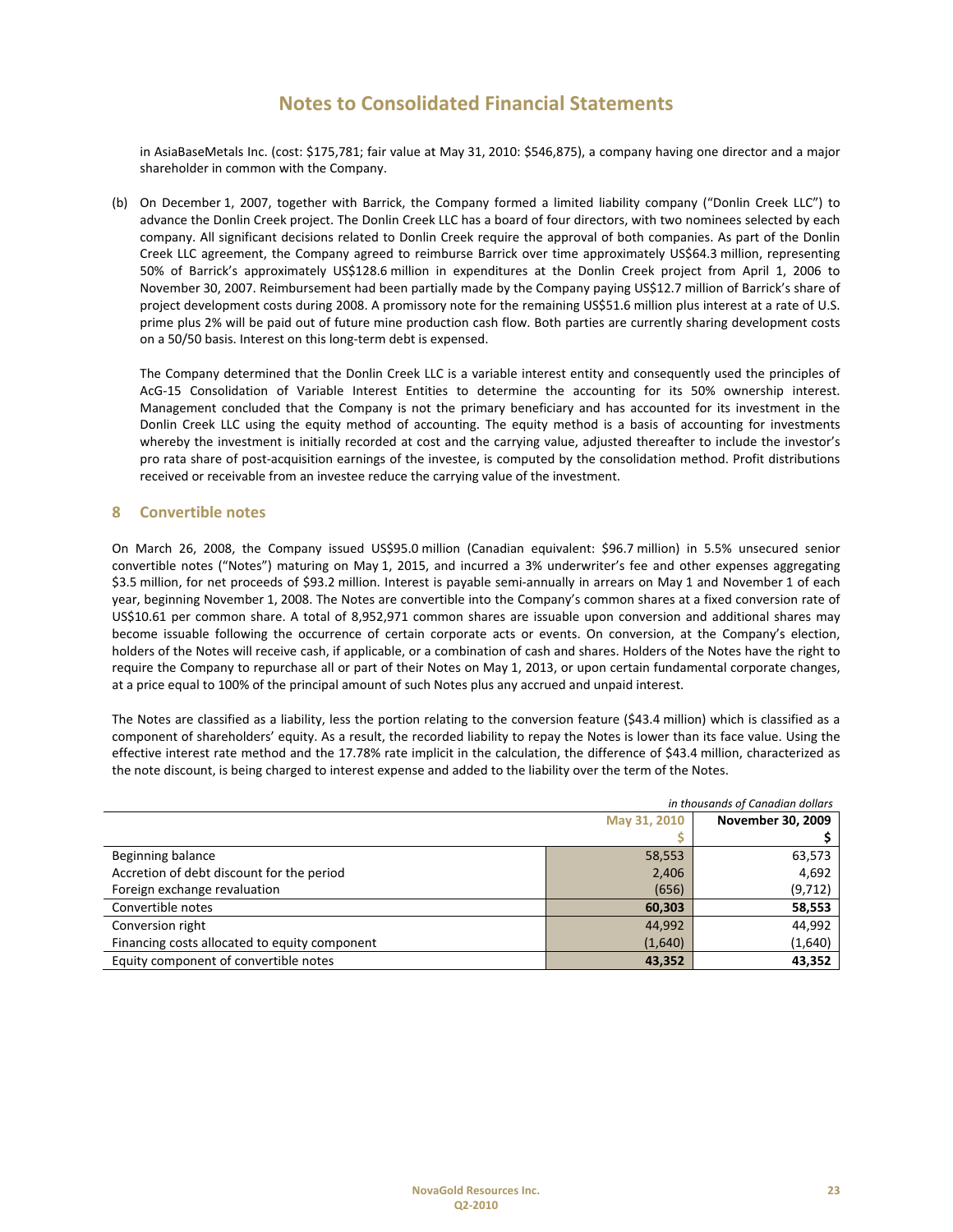#### **9 Share capital**

#### Authorized

1,000,000,000 common shares, no par value

10,000,000 preferred shares issuable in one or more series

|                                                                      |                         | in thousands of Canadian dollars |
|----------------------------------------------------------------------|-------------------------|----------------------------------|
|                                                                      | <b>Number of shares</b> | <b>Ascribed value</b>            |
|                                                                      | (thousands)             |                                  |
| Balance at November 30, 2009                                         | 187,133                 | 878,086                          |
| Issued in quarter                                                    |                         |                                  |
| Pursuant to property acquisition                                     | 931                     | 5,167                            |
| For cash and fair value pursuant to warrants exercise                | 157                     | 339                              |
| For cash and fair value pursuant to stock options exercise           | 110                     | 377                              |
| Balance at February 28, 2010                                         | 188,331                 | 883,969                          |
| Issued in quarter                                                    |                         |                                  |
| For cash pursuant to private placement                               | 31,818                  | 179,000                          |
| For fair value pursuant to performance share units exercise          | 365                     | 1,426                            |
| For cash and fair value pursuant to stock options exercise           | 508                     | 1,085                            |
| Balance at May 31, 2010                                              | 221,022                 | 1,065,480                        |
| Shares held by a wholly-owned subsidiary eliminated on consolidation | 9                       |                                  |
| <b>Total issued and outstanding</b>                                  | 221,031                 |                                  |

#### (a) Issuance of common shares

In January 2010, the Company issued 931,098 shares with a fair value of US\$5 million as consideration for the Ambler mineral property acquisition.

In March 2010, the Company issued by way of private placement 31,818,182 shares at US\$5.50 per common share for gross proceeds of US\$175 million to several investment funds managed by Paulson & Co. Inc and to Quantum Partners Ltd, a private investment fund managed by Soros Fund Management LLC.

#### (b) Warrants

In December 2009, 156,880 share purchase warrants were exercised for total proceeds of \$0.2 million.

#### (c) Stock options

The Company has a stock option plan providing for the issuance of options at a rolling maximum number that shall not be greater than 10% of the issued and outstanding common shares of the Company at any given time. The Company may grant options to its directors, officers, employees and service providers. The exercise price of each option cannot be lower than the market price of the shares at the date of the option grant. The number of shares optioned to any single optionee may not exceed 5% of the issued and outstanding shares at the date of grant. The options are exercisable immediately for a maximum of five years from the date of grant or may be exercisable 1/3 six months after commencement of employment, 1/3 at the first anniversary date and 1/3 at the second anniversary date for a maximum of five years from the date of grant. The Company recognizes compensation cost on a straight‐line basis over the respective vesting period for the stock options.

During the three months ended February 28, 2010, the Company granted 1,237,100 stock options (three months ended February 28, 2009: 2,973,000). For the three months ended February 28, 2010, the Company recognized a stock‐based compensation charge against income of \$1.5 million for options granted to directors, employees and consultants in accordance with CICA 3870, net of forfeitures.

During the three months ended May 31, 2010, the Company granted 40,000 stock options (three months ended May 31, 2009: 4,543,750). For the three months ended May 31, 2010, the Company recognized a stock‐based compensation charge against income of \$0.4 million for options granted to directors, employees and consultants in accordance with CICA 3870, net of forfeitures. As of May 31, 2010, there were 2,298,889 non-vested options outstanding with a weighted average exercise price of \$6.00.

The fair value of the stock options recognized in the consolidated statements of operations and deficit has been estimated using an option pricing model. Assumptions used in the pricing model for each year are provided below.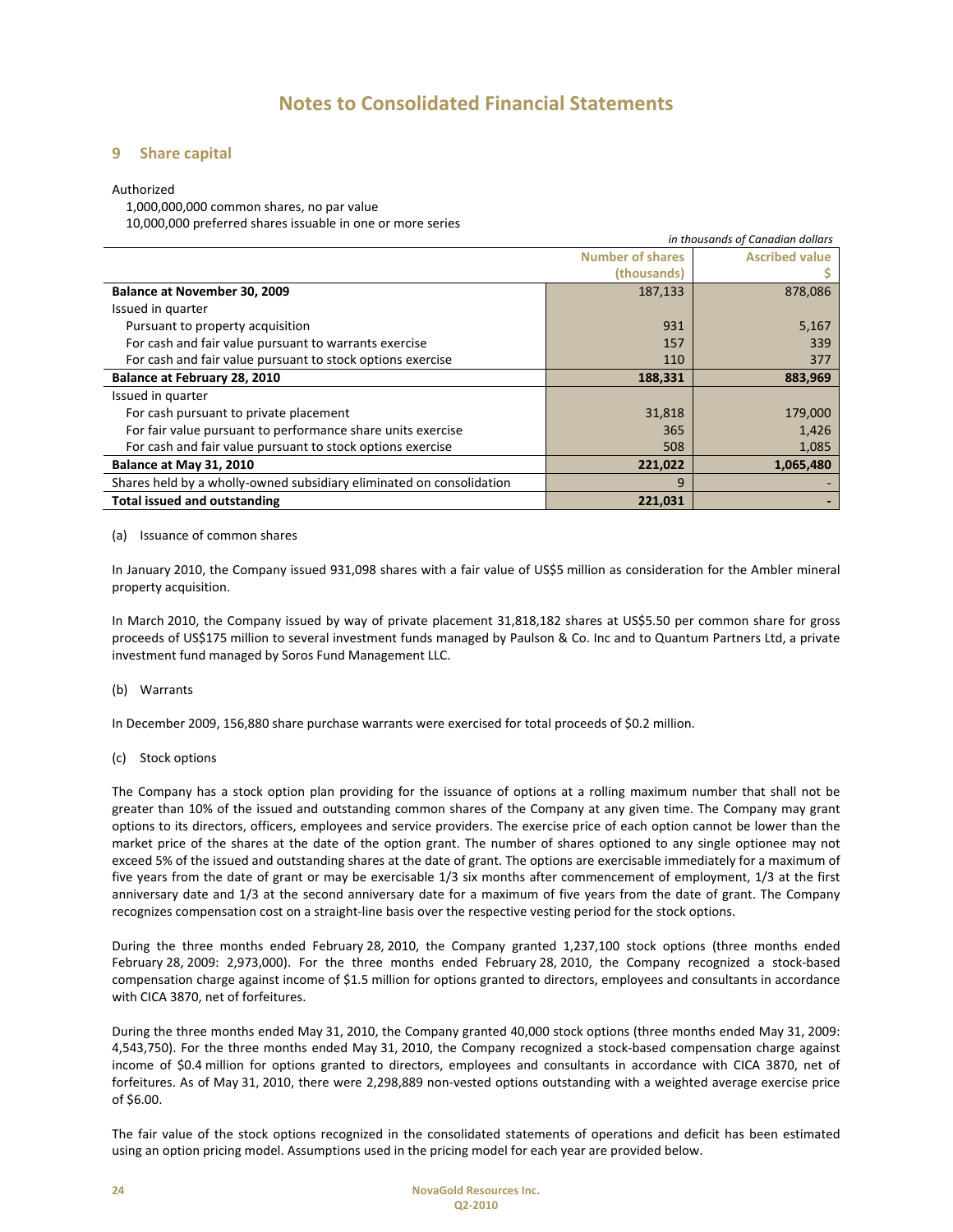|                                 | <b>Vesting during</b> | <b>Granted during</b> |
|---------------------------------|-----------------------|-----------------------|
|                                 | six months ended      | six months ended      |
|                                 | May 31, 2010          | May 31, 2010          |
| Average risk-free interest rate | $0.50\% - 3.44\%$     | $1.22\% - 1.76\%$     |
| Expected life                   | $1.00 - 4.27$ years   | $1.00$ year           |
| Expected volatility             | $60\% - 97\%$         | $61\% - 87\%$         |
| <b>Expected dividends</b>       | <b>Nil</b>            | <b>Nil</b>            |

The Black‐Scholes and other option pricing models require the input of highly subjective assumptions. The expected life of the options considered such factors as the average length of time similar option grants in the past have remained outstanding prior to exercise and the vesting period of the grants. Volatility was estimated based upon historical price observations over the expected term. Changes in the subjective input can materially affect the fair value estimate and therefore do not necessarily provide a reliable measure of the fair value of the Company's stock options.

#### (d) Performance share units

The Company has a performance share unit ("PSU") plan that provides for the issuance of PSUs in amounts as approved by the Company's Compensation Committee. Each PSU entitles the participant to receive one common share of the Company at the end of a specified period set by the compensation committee if certain performance and vesting criteria have been met. The performance and vesting criteria are based on the Company's performance relative to a representative group of other mining companies and the Toronto Stock Exchange index. The actual performance against each of these criteria generates a multiplier that varies from 0% to 150%. Thus, the shares that may be issued vary between 0% and 150% of the number of PSUs granted, as reduced by the amounts for recipients no longer at the Company on vesting date.

For the 501,050 PSUs granted in May 2009, a multiplier of 125% was determined based upon the Company's actual performance in January and December 2009, resulting in 626,308 common shares vested during the period ending May 31, 2010. The Company issued 364,863 common shares in May 2010 and withheld and cancelled the remaining vested PSU for tax remittance purposes and, consequently, the Company paid the cash equivalent amount of \$2.4 million to the corresponding tax authorities. The value of the vested PSU cancellation was in excess of the original PSU fair value and as a result the excess of \$1.4 million was charged against contributed surplus.

For the three months and six months ended May 31, 2010, the Company recognized a stock-based compensation charge against income of \$0.6 million and \$1.2 million, respectively, for PSUs vested to employees in accordance with CICA 3870, net of forfeitures.

#### (e) Deferred share units

The Company has a deferred share unit ("DSU") plan that provides for the issuance of DSUs in amounts of 50% of directors' annual retainers. Each DSU entitles the directors to receive one common share when they retire from the Company.

For the three months and six months ended May 31, 2010, the Company recognized a stock‐based compensation charge against income of \$0.04 million for DSUs granted to directors.

#### **10 Related party transactions**

The Company has arms‐length market‐based agreements to provide certain services to TintinaGold Resources Inc. ("TintinaGold") and Alexco Resource Corp ("Alexco"). Under the agreements the services provided were \$0.05 million for the six months ended May 31, 2010 (2009: nil) to TintinaGold, a related party having one director and a major shareholder in common with the Company, and \$0.02 million for the six months ended May 31, 2010 (2009: \$0.04 million) to Alexco, a related party having two directors in common with the Company. The Company also provided exploration and management services totaling US\$0.5 million for the six months ended May 31, 2010 (2009: US\$0.2 million) to the Donlin Creek LLC. These transactions were in the normal course of business and are measured at the exchange amount, which is the amount agreed to by the parties. At May 31, 2010, the Company had \$0.3 million (November 30, 2009: \$0.3 million) receivable from related parties.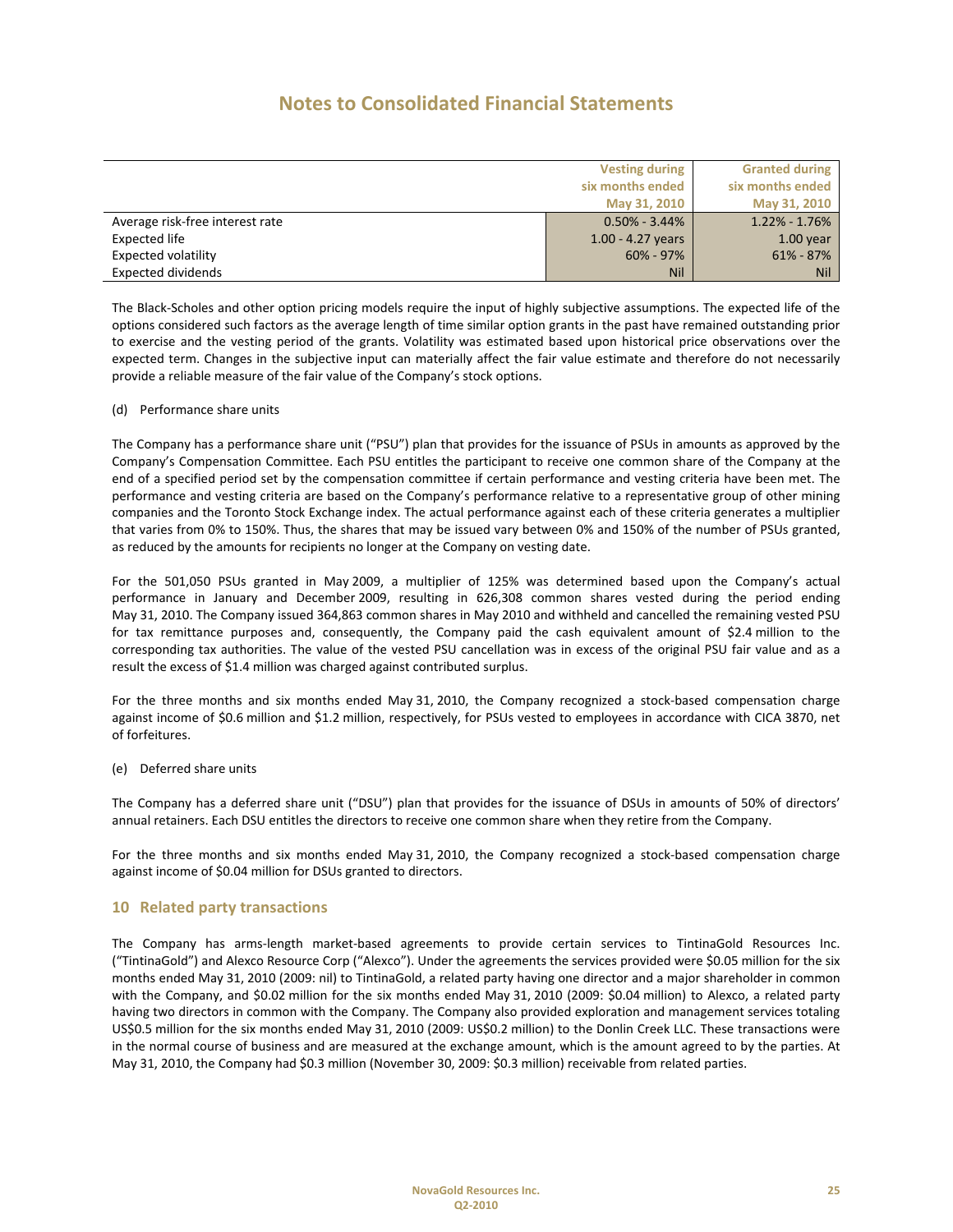### **11 Segmented information**

The Company's revenues and cost of sales from external customers are generated from one reportable operating segment: sales from land and gravel and gold royalties from its operations located in Nome, Alaska. The Company's property, plant and equipment and exploration assets are located in the United States and Canada and the geographical breakdown is shown in notes 5 and 6.

#### **12 Commitments and contingencies**

#### (a) Lease commitments

As at May 31, 2010, the Company's aggregate commitments for operating leases totaled \$5.0 million. These include the Company's leased head office location and certain office equipment with leases ranging from one to seven years.

#### (b) Legal actions

On February 16, 2010, the Company announced that it entered into a memorandum of understanding to settle outstanding securities class action lawsuits in both the United States and Canada, in which NovaGold and certain of its directors and officers were named as defendants. On December 22, 2008, a consolidated class action lawsuit was filed in the United States District Court for the Southern District of New York consolidating similar complaints of violations of U.S. Securities laws. On October 14, 2009, a similar notice of action was filed in the Ontario Superior Court of Justice in Canada and on October 28, 2009, the same parties were named as defendants in a class action lawsuit in the Supreme Court of British Columbia. All three actions alleged misrepresentations, misstatements and omissions in various public statements and filings concerning NovaGold's Galore Creek property. The \$28 million settlement will be covered by NovaGold's insurance, and the Company does not anticipate having to pay out any of its cash under the terms of the settlement. On May 10, 2010, the U.S. District Court preliminarily approved the settlement. The Supreme Court of British Columbia issued an order on consent certifying the proposed British Columbia proceeding as a class action on April 30, 2010. The Ontario Superior Court of Justice issued an order on consent certifying the proposed Ontario proceeding as a class action on May 5, 2010. The settlement is subject to both U.S. and Canadian final court approval after public notice. There can be no assurance that such approval will be received.

On July 15, 2009, two claims were filed in the United States District Court for the District of Alaska against NovaGold, Alaska Gold Company ("AGC") and other parties arising out of an accident on July 19, 2007, where two employees of a contractor were killed in a construction-related accident at the Company's Rock Creek project. The claims are seeking wrongful death damages in excess of US\$2.5 million. The Company and AGC filed an answer to the complaint denying all allegations and asserting certain affirmative defenses. The Company and AGC have disputed these claims and believe they have substantial and meritorious legal and factual defenses, which they intend to pursue vigorously. Indeed, the claims against AGC have now been dismissed by agreement without payment of any money. However, there can be no assurance that these proceedings will be resolved in favor of NovaGold.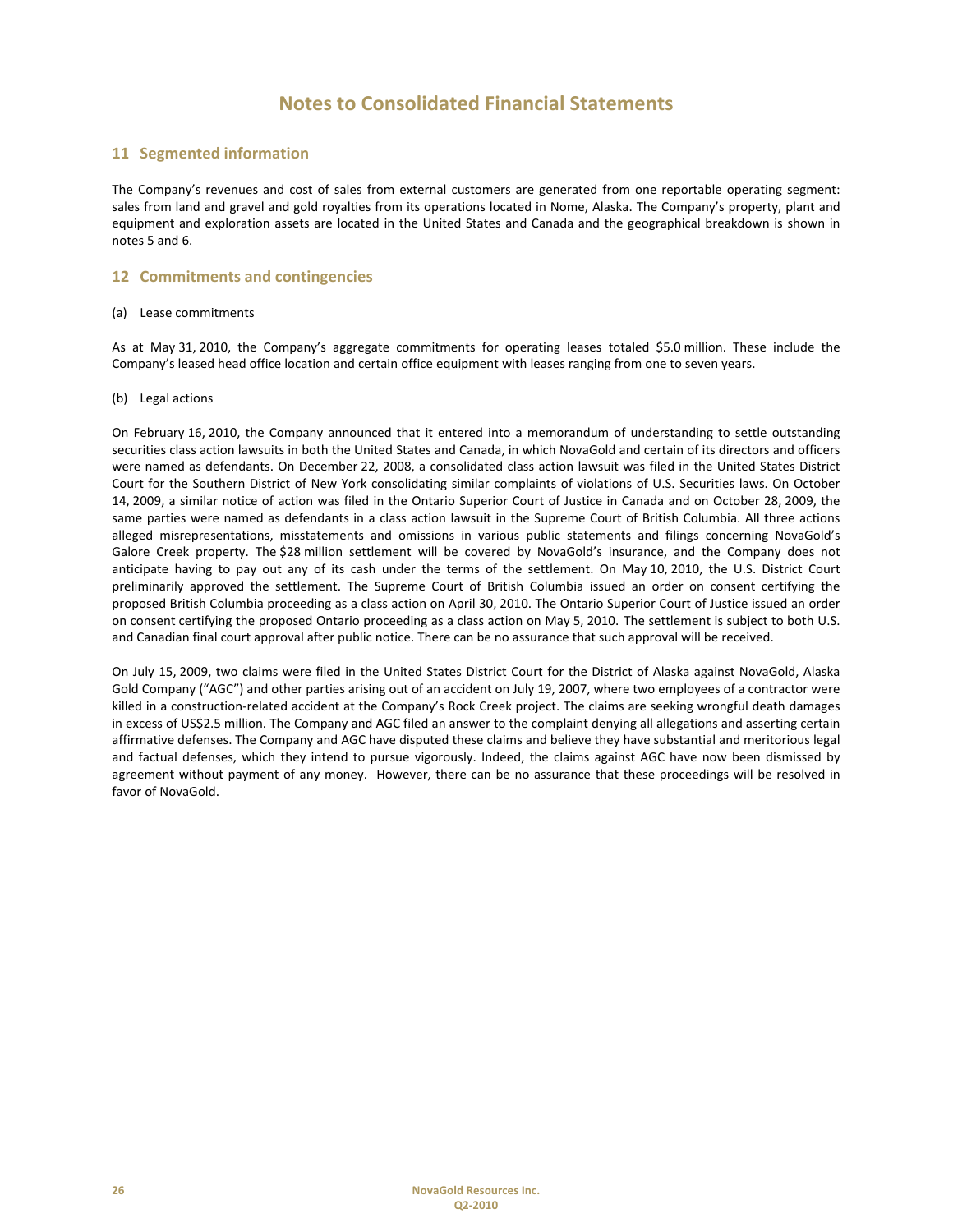# **Appendix – Reserve & Resource Table**

#### **NovaGold Resources Inc.**

 **Proven and Probable Reserves, Measured, Indicated and Inferred Resources for Gold (Au), Silver (Ag), Copper (Cu), Zinc (Zn) and Lead (Pb) As at June 1, 2010**

#### **Reserves**

| Property                                            | Reserve              | <b>Tonnes</b> |        |             | In Situ Grade |              | <b>Total Contained Metal</b> |                 |         |  |                   | <b>NovaGold Share Net After Earn-Ins</b> |  |                                |  |  |                 |  |
|-----------------------------------------------------|----------------------|---------------|--------|-------------|---------------|--------------|------------------------------|-----------------|---------|--|-------------------|------------------------------------------|--|--------------------------------|--|--|-----------------|--|
| % Ownership                                         | Category             | Millions      | Au q/t | $Aqq/t$ Cu% |               | $Zn\%$   Pb% |                              | Moz Au   Moz Ag | Mlbs Cu |  | Mibs Zn   Mibs Pb |                                          |  | Moz Au Moz Ag Moz AuEg Mibs Cu |  |  | Mibs Zn Mibs Pb |  |
|                                                     |                      |               |        |             |               |              |                              |                 |         |  |                   |                                          |  |                                |  |  |                 |  |
| Donlin Creek (1) approximately 0.74 g/t Au Cutoff   | Proven               |               | 2.46   |             |               |              | 0.55                         |                 |         |  |                   | 0.28                                     |  | 0.28                           |  |  |                 |  |
| 50% Ownership - 50% Owned by Barrick Gold U.S. Inc. | Probable             | 460.          | 2.23   |             |               |              | 33.04                        |                 |         |  |                   | 16.52                                    |  | 16.52                          |  |  |                 |  |
|                                                     | <b>Total P&amp;P</b> | 467.7         | 2.23   |             |               |              | 33.59                        |                 |         |  |                   | 16.80                                    |  | 16.80                          |  |  |                 |  |
|                                                     |                      |               |        |             |               |              |                              |                 |         |  |                   |                                          |  |                                |  |  |                 |  |
| Rock Creek (2) 0.6 g/t Au Cutoff                    | Proven               |               |        |             |               |              |                              |                 |         |  |                   |                                          |  |                                |  |  |                 |  |
| 100% Ownership                                      | Probable             |               | 1.30   |             |               |              | 0.32                         |                 |         |  |                   | 0.32                                     |  | 0.32                           |  |  |                 |  |
|                                                     |                      |               |        |             |               |              |                              |                 |         |  |                   |                                          |  |                                |  |  |                 |  |
| Big Hurrah (2) 1.33 g/t Au Cutoff                   | Proven               |               |        |             |               |              |                              |                 |         |  |                   |                                          |  |                                |  |  |                 |  |
| 100% Ownership                                      | Probable             |               | 4.82   |             |               |              | 0.19                         |                 |         |  |                   | 0.19                                     |  | 0.19                           |  |  |                 |  |
|                                                     |                      |               |        |             |               |              |                              |                 |         |  |                   |                                          |  |                                |  |  |                 |  |
| <b>Total Proven Reserves</b>                        |                      | 7.0           | 2.46   |             |               |              | 0.55                         |                 |         |  |                   | 0.28                                     |  | 0.28                           |  |  |                 |  |
| Total Probable Reserves                             |                      | 469.7         | 2.22   |             |               |              | 33.55                        |                 |         |  |                   | 17.03                                    |  | 17.03                          |  |  |                 |  |
| <b>Total Proven and Probable Reserves</b>           |                      | 476.7         | 2.23   |             |               |              | 34.10                        |                 |         |  |                   | 17.31                                    |  | 17.31                          |  |  |                 |  |
|                                                     |                      |               |        |             |               |              |                              |                 |         |  |                   |                                          |  |                                |  |  |                 |  |

#### **Resources (exclusive of Reserves)**

| Property                                                           | Resource               | <b>Tonnes</b>   |              |              | In Situ Grade |      |             |        |                  | <b>Total Contained Metal</b> |           |                | <b>NovaGold Share Net After Earn-Ins</b> |                |                        |                |         |                |  |
|--------------------------------------------------------------------|------------------------|-----------------|--------------|--------------|---------------|------|-------------|--------|------------------|------------------------------|-----------|----------------|------------------------------------------|----------------|------------------------|----------------|---------|----------------|--|
| % Ownership                                                        | Category               | <b>Millions</b> | Au $q/t$     | Ag $q/t$ Cu% |               | Zn % | <b>Pb %</b> | Moz Au | Moz Aa           | Mlbs Cu                      | Mibs Zn I | <b>MIbs Pb</b> | Moz Aul                                  |                | <b>Moz Ag Moz AuEq</b> | <b>MIbs Cu</b> | Mibs Zn | <b>MIbs Pb</b> |  |
|                                                                    |                        |                 |              |              |               |      |             |        |                  |                              |           |                |                                          |                |                        |                |         |                |  |
| Donlin Creek (3)(4) approximately 0.74 g/t Au Cutoff               | Measured               | 0.2             | 6.61         |              |               |      |             | 0.04   |                  |                              |           |                | 0.02                                     |                | 0.02                   |                |         |                |  |
| 50% Ownership - 50% Owned by Barrick Gold U.S. Inc.                | Indicated              | 39.6            | 3.34         |              |               |      |             | 4.25   |                  |                              |           |                | 2.13                                     |                | 2.13                   |                |         |                |  |
|                                                                    | <b>Total M&amp;I</b>   | 39.8            | 3.36         |              |               |      |             | 4.29   |                  |                              |           |                | 2.15                                     |                | 2.15                   |                |         |                |  |
|                                                                    |                        |                 |              |              |               |      |             |        |                  |                              |           |                |                                          |                |                        |                |         |                |  |
|                                                                    | Inferred               | 58.4            | 2.35         |              |               |      |             | 4.41   |                  |                              |           |                | 2.21                                     |                | 2.21                   |                |         |                |  |
|                                                                    |                        |                 |              |              |               |      |             |        |                  |                              |           |                |                                          |                |                        |                |         |                |  |
| Galore Creek (3)(5) 0.21% CuEq Cutoff                              | Measured               | 4.7             | 0.37         | 4.41         | 0.52          |      |             | 0.06   | 0.67             | 54.1                         |           |                | 0.03                                     | 0.34           | 0.04                   | 27.0           |         |                |  |
| 50% Ownership - 50% Owned by Teck Resources Limited                | Indicated<br>Total M&I | 781.0<br>785.7  | 0.29<br>0.29 | 4.88<br>4.87 | 0.52          |      |             | 7.21   | 122.42<br>123.09 | 8,872.3<br>8,926.3           |           |                | 3.61                                     | 61.21<br>61.55 | 4.83<br>4.87           | 4,436.1        |         |                |  |
|                                                                    |                        |                 |              |              | 0.52          |      |             | 7.27   |                  |                              |           |                | 3.64                                     |                |                        | 4,463.2        |         |                |  |
|                                                                    | Inferred               | 357.7           | 0.18         | 3.69         | 0.36          |      |             | 2.06   | 42.49            | 2,858.3                      |           |                | 1.03                                     | 21.24          | 1.45                   | 1,429.1        |         |                |  |
|                                                                    |                        |                 |              |              |               |      |             |        |                  |                              |           |                |                                          |                |                        |                |         |                |  |
| Copper Canyon (3) (6) 0.6% CuEq Cutoff                             | Inferred               | 53.7            | 0.73         | 10.60        | 0.50          |      |             | 1.26   | 18.36            | 592.0                        |           |                | 0.76                                     | 11.02          | 0.98                   | 355.2          |         |                |  |
| 60% Ownership - NovaGold interest held in trust for                |                        |                 |              |              |               |      |             |        |                  |                              |           |                |                                          |                |                        |                |         |                |  |
| the Galore Creek Partnership                                       | <b>Total Inferred</b>  | 411.4           | 0.25         | 4.60         | 0.38          |      |             | 3.32   | 60.85            | 3.450.3                      |           |                | 1.78                                     | 32.26          | 2.43                   | 1,784.3        |         |                |  |
|                                                                    |                        |                 |              |              |               |      |             |        |                  |                              |           |                |                                          |                |                        |                |         |                |  |
| Rock Creek (3)(7) 0.6 g/t Au Cutoff                                | Measured               |                 |              |              |               |      |             |        |                  |                              |           |                |                                          |                |                        |                |         |                |  |
| 100% Ownership                                                     | Indicated              | 7.7             | 1.21         |              |               |      |             | 0.29   |                  |                              |           |                | 0.29                                     |                | 0.29                   |                |         |                |  |
|                                                                    | <b>Total M&amp;I</b>   | 7.7             | 1.21         |              |               |      |             | 0.29   |                  |                              |           |                | 0.29                                     |                | 0.29                   |                |         |                |  |
|                                                                    |                        |                 | 1.09         |              |               |      |             | 0.02   |                  |                              |           |                | 0.02                                     |                | 0.02                   |                |         |                |  |
|                                                                    | Inferred               | 0.6             |              |              |               |      |             |        |                  |                              |           |                |                                          |                |                        |                |         |                |  |
| Big Hurrah (3)(8) 1.0 g/t Au Cutoff                                | Measured               |                 |              |              |               |      |             |        |                  |                              |           |                |                                          |                |                        |                |         |                |  |
| 100% Ownership                                                     | Indicated              | 0.9             | 2.68         |              |               |      |             | 0.08   |                  |                              |           |                | 0.08                                     |                | 0.08                   |                |         |                |  |
|                                                                    | <b>Total M&amp;I</b>   | 0.9             | 2.68         |              |               |      |             | 0.08   |                  |                              |           |                | 0.08                                     |                | 0.08                   |                |         |                |  |
|                                                                    |                        |                 |              |              |               |      |             |        |                  |                              |           |                |                                          |                |                        |                |         |                |  |
|                                                                    | Inferred               | 0.2             | 2.97         |              |               |      |             | 0.02   |                  |                              |           |                | 0.02                                     |                | 0.02                   |                |         |                |  |
|                                                                    |                        |                 |              |              |               |      |             |        |                  |                              |           |                |                                          |                |                        |                |         |                |  |
| Ambler (3)(9) \$100 Gross Metal Value / Tonne Cutoff Measured      |                        |                 |              |              |               |      |             |        |                  |                              |           |                |                                          |                |                        |                |         |                |  |
| 100% Ownership                                                     | Indicated              | 16.8            | 0.83         | 59.63        | 4.14          | 6.03 | 0.94        | 0.45   | 32.29            | 1.538.2                      | 2,237.1   | 350.3          | 0.45                                     | 32.29          | 1.10                   | 1.538.2        | 2.237.  | 350.3          |  |
|                                                                    | <b>Total M&amp;I</b>   | 16.8            | 0.83         | 59.63        | 4.14          | 6.03 | 0.94        | 0.45   | 32.29            | 1,538.2                      | 2,237.1   | 350.3          | 0.45                                     | 32.29          | 1.10                   | 1,538.2        | 2,237.1 | 350.3          |  |
|                                                                    |                        |                 |              |              |               |      |             |        |                  |                              |           |                |                                          |                |                        |                |         |                |  |
|                                                                    | Inferred               | 11.9            | 0.67         | 48.37        | 3.56          | 4.99 | 0.80        | 0.26   | 18.57            | 936.9                        | 1.313.1   | 210.0          | 0.26                                     | 18.57          | 0.63                   | 936.9          | 1.313.1 | 210.0          |  |
|                                                                    |                        | m <sub>3</sub>  |              |              |               |      |             |        |                  |                              |           |                |                                          |                |                        |                |         |                |  |
|                                                                    |                        | <b>Millions</b> | g/m3         |              |               |      |             |        |                  |                              |           |                |                                          |                |                        |                |         |                |  |
| Nome Gold (3)(10) 0.20 g/m3 Au Cutoff                              | Measured               | 79.             | 0.32         |              |               |      |             | 0.80   |                  |                              |           |                | 0.80                                     |                | 0.80                   |                |         |                |  |
| 100% Ownership                                                     | Indicated              | 83.8            | 0.28         |              |               |      |             | 0.76   |                  |                              |           |                | 0.76                                     |                | 0.76                   |                |         |                |  |
|                                                                    | <b>Total M&amp;I</b>   | 162.9           | 0.30         |              |               |      |             | 1.56   |                  |                              |           |                | 1.56                                     |                | 1.56                   |                |         |                |  |
|                                                                    |                        |                 |              |              |               |      |             |        |                  |                              |           |                |                                          |                |                        |                |         |                |  |
|                                                                    | Inferred               | 30.6            | 0.27         |              |               |      |             | 0.25   |                  |                              |           |                | 0.25                                     |                | 0.25                   |                |         |                |  |
|                                                                    |                        |                 |              |              |               |      |             |        |                  |                              |           |                |                                          |                |                        |                |         |                |  |
| Total Proven & Probable Reserves Contained Metal                   |                        |                 |              |              |               |      |             | 34.10  |                  |                              |           |                | 17.31                                    |                | 17.31                  |                |         |                |  |
| Total Measured & Indicated Contained Metal (exclusive of Reserves) |                        |                 |              |              |               |      |             | 13.94  | 155.38           | 10.464.6                     | 2,237.1   | 350.3          | 8.16                                     | 93.83          | 10.05                  | 6,001.4        | 2,237.1 | 350.3          |  |
| <b>Total Inferred Contained Metal</b>                              |                        |                 |              |              |               |      |             | 8.28   | 79.42            | 4,387.2                      | 1,313.1   | 210.0          | 4.54                                     | 50.84          | 5.56                   | 2,721.3        | 1,313.1 | 210.0          |  |